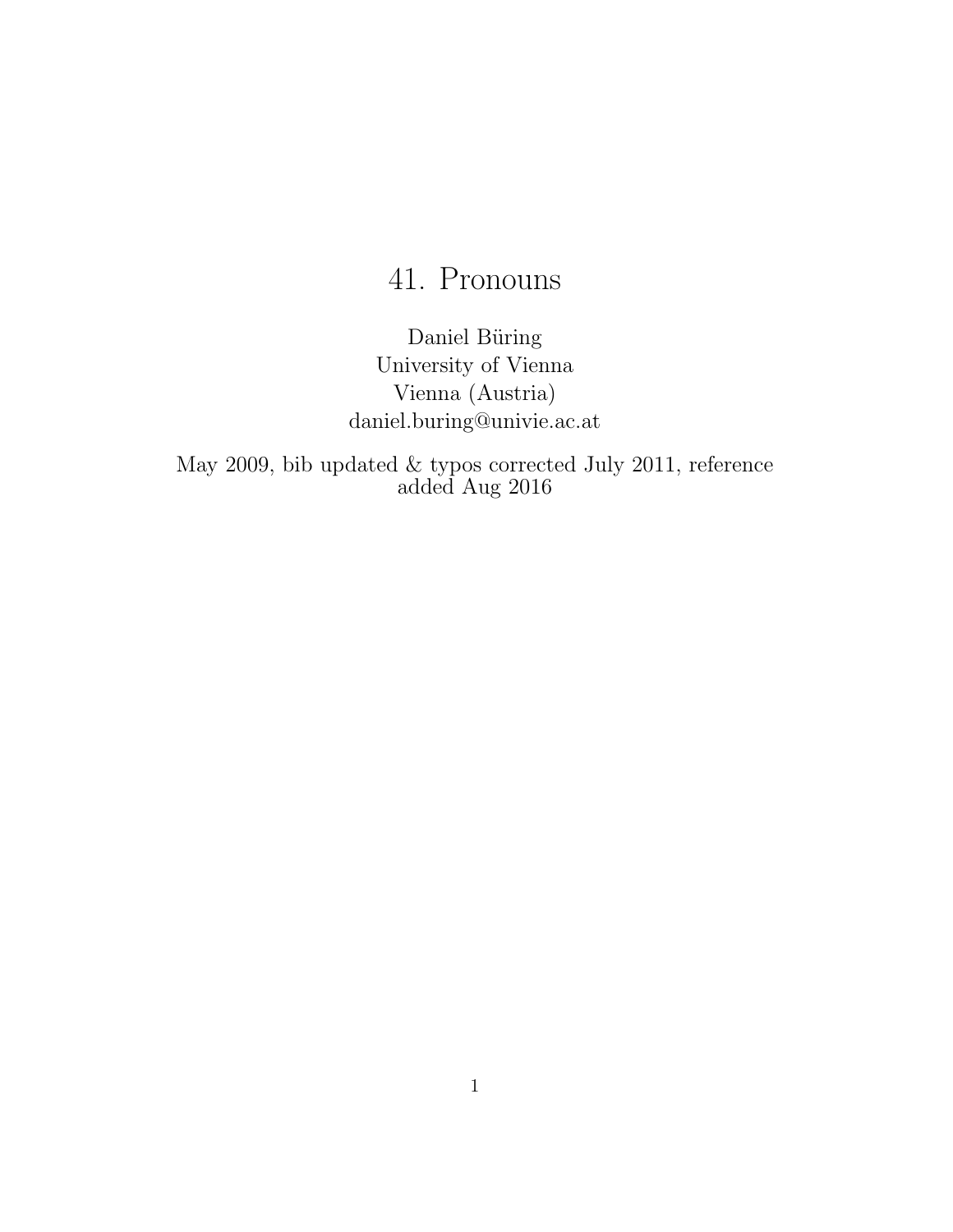# 41. Pronouns

- 1. Pronoun types and basic interpretation
- 2. The meaning of definite pronouns
- 3. Pronoun binding
- 4. Pronominal content
- 5. Binding theory
- 6. References

We introduce the main types of pronouns in natural language  $-$  indefinites, definites, demonstratives, and reciprocals — and summarize current analyses of their semantics. For definite pronouns, we discuss question of whether pronouns are akin to variables or descriptions, in particular so-called pronouns of laziness, paycheck pronouns and E-type pronouns. Pronoun binding is analyzed in detail, including the questions of if and when semantic binding becomes obligatory. For all these issues, different formal implementations, including an explicit semantic for plural pronouns, are provided and discussed. The article closes with a short overview of semantic approaches to Binding Theory.

### 1. Pronoun types and basic interpretation

The class of pronouns in English includes expressions like he, she, it, us, they, her, herself, ourselves, each other, here, there, now, someone, somewhere, this, that and these. It is a closed class of mostly one-word expressions in the category DP or PP (perhaps among others), whose semantic content is limited to basic features such as number, gender and person. Most, if not all, languages have expressions of this type, but no definition of the term will be attempted here, and examples will mostly be drawn from English. We can cross-classify pronouns according to their ontological status  $-$  e.g. personal (you, she, this, someone), temporal (now, then, sometimes), or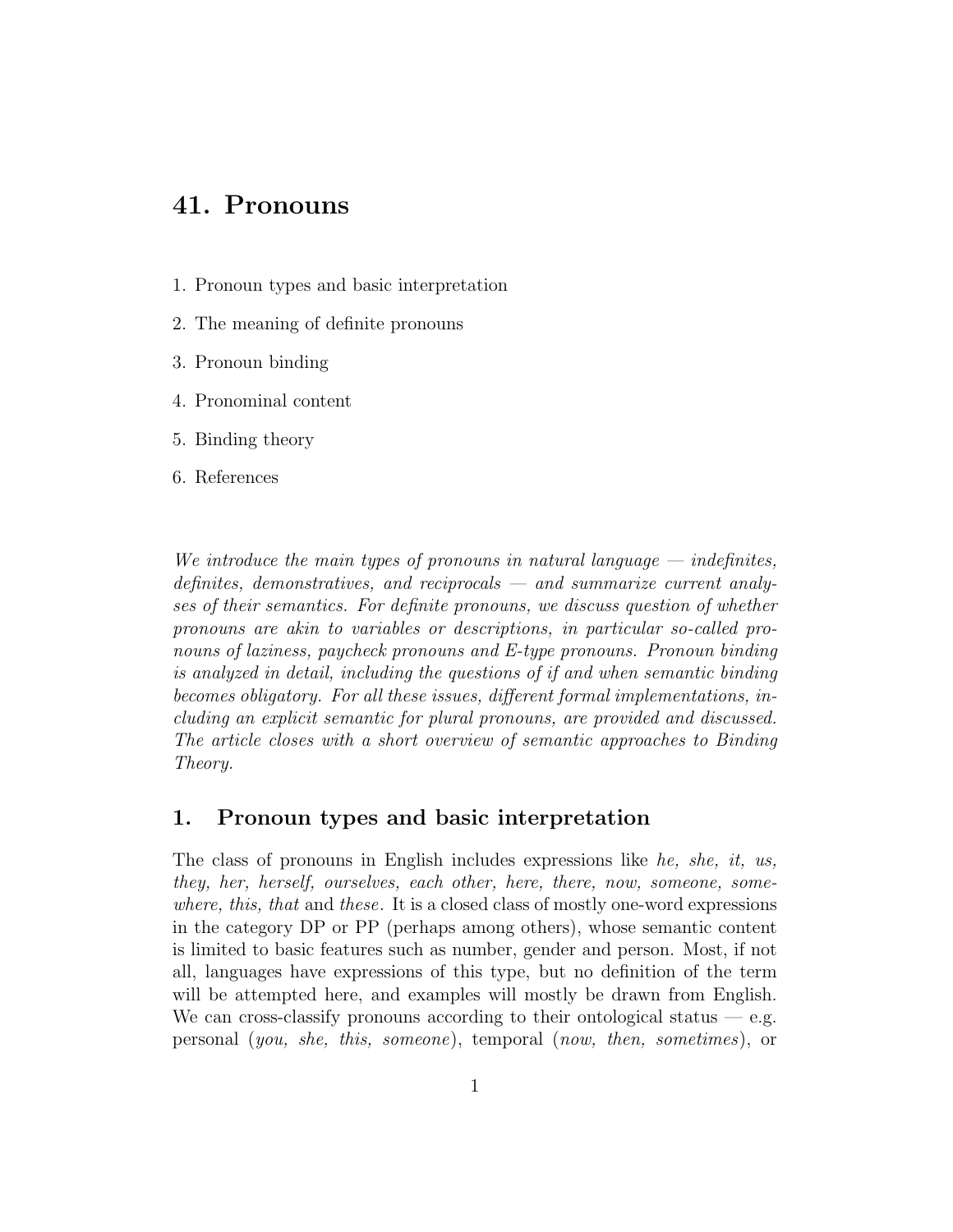locative (here, there, somewhere); in each group we can distinguish definite pronouns (you, she, this, now, then, here, there etc.) from indefinite ones (someone, somewhere etc.); definites can be demonstrative (this, that) or non-demonstrative, the latter in turn deictic (or indexical: you, now, here) or non-deictic (she, then, there). Among the definite non-demonstratives (indexical or not), English furthermore distinguishes reflexive pronouns (herself, ourselves), non-reflexive pronouns (she, her, our ), and reciprocals (each other, one another ).

In what follows we will concentrate on personal pronouns, which have received by far the most attention in the literature; many aspects of the semantics of temporal and locative pronouns will be analogous, but their details will hinge to a large extent on the chosen ontology for temporal and locative expressions in general, which this article will be agnostic about. In this section we will in turn discuss the three major classes indefinite, definite, and demonstrative pronouns; discussion of reciprocals will be found in section 4.3. Section 2. then details the semantics of definite pronouns, followed by a treatment of pronoun binding in section 3.1. Section 4. is concerned with the semantic content of pronouns (sometimes called 'phifeatures'), followed by a short discussion of (the semantic aspects of) binding theory in section 5..

#### 1.1 Indefinite pronouns

Indefinite pronouns come in several series like the English some-, no- and any-series, with each series having exponents for the major ontological categories, such as English -one/body, -thing, -where, -how etc. (Haspelmath, 1997, especially ch.3). We won't discuss the peculiarities of the any-series here (see article 71: Polarity items); the *some*- and *no*- series seem to have the same denotation as the parallel quantified DPs like some person, no thing etc. In a generalized quantifier framework, see example article 44: Quantifiers,their interpretation would be along the lines of (1-a), and their translation into second-order logic like in (1-b):

- $(1)$  a. [[someone]] = that function from sets of individuals to truth values that maps any set of individuals  $p$  to True iff  $p$  contains one or more people
	- b. someone  $\rightsquigarrow \lambda P_{et}.\exists x_e [person'(x) \& P(x)]$

Since indefinite pronouns can be modified by relative clauses as well as adjec-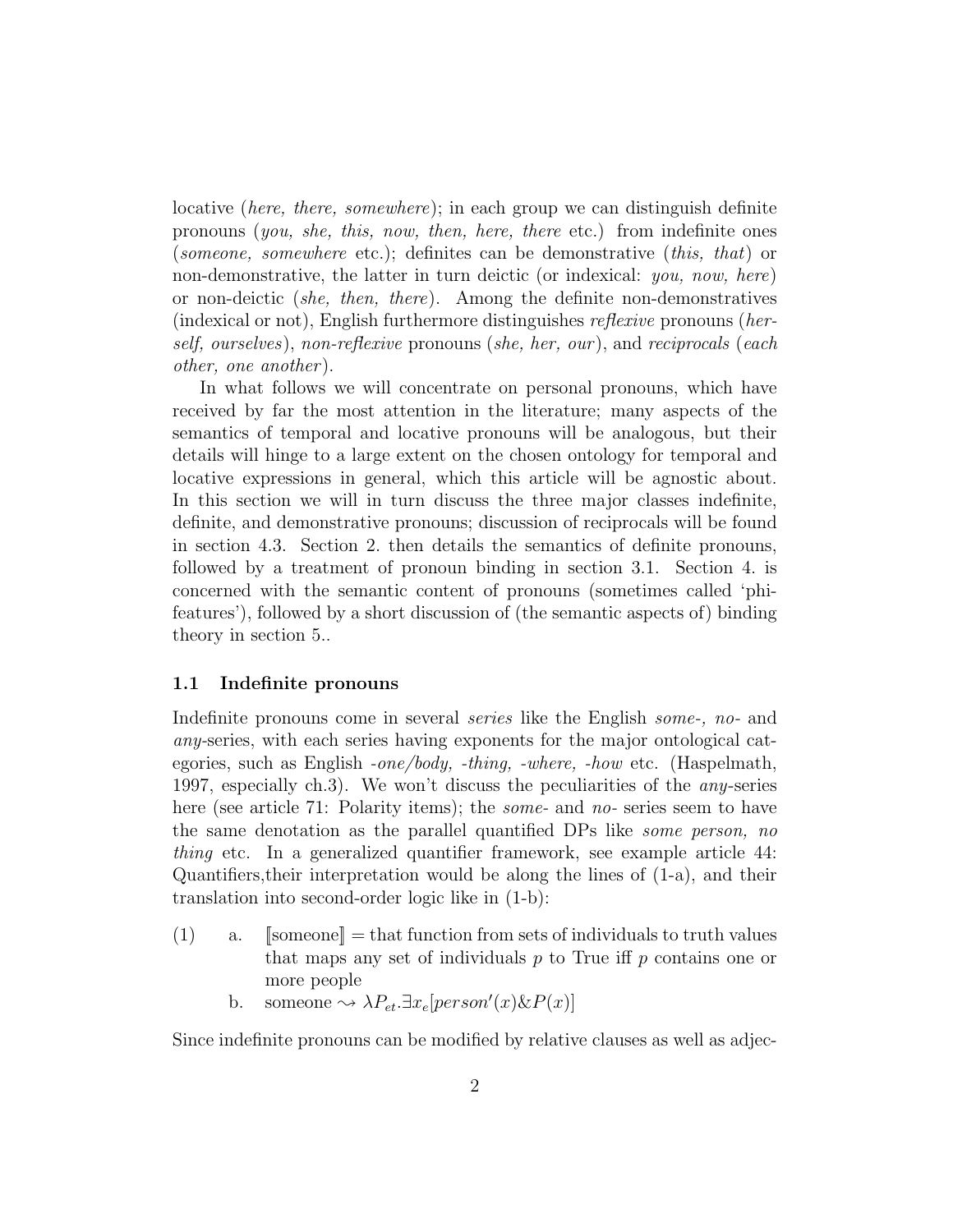tives, it seems plausible to analyze them as a determiner  $some/no/any$  plus NP body, one, where, the latter of which can be modified. The  $Pron+AP$ order may then be derived by movement of the N to D:

- (2) a. nobody I know  $=$  [PDP no [NP body [RelCl I know ]]]
	- b. someone important  $=$  [<sub>PDP</sub> some [<sub>NP</sub> [<sub>AP</sub> important ] one ]]

Numerous arguments in favor of alternative semantic analyses for indefinite DPs have been put forth in the literature, and these apply to indefinite pronouns to varying degrees. Indefinite pronouns occur as antecedents in donkey sentences (cf. section 2.2.2 below), where they appear to display quantificational variabilty, suggesting they should perhaps be analyzed as containing unbound variables:

(3) Mostly, if I call someone, they hang up on me. 'most people who I call hand up on me'

On the other hand, they part ways with lexical indefinite DPs in generic and adverbial sentences: (4-a,b) can be paraphrased roughly as 'few/most people/men have enough time', but no similar interpretation is available for  $(4-c)$  (replacing *someone* in  $(4-c)$  with *one* yields the reading in question; we will not discuss generic pronouns in this article, see Moltmann, 2006):

- (4) a. People rarely/usually have enough time.
	- b. A man rarely/usually has enough time.
	- c. Someone rarely/usually has enough time.

Finally, indefinite pronouns seem less prone to wide scope or specific interpretations; (5-a) has a reading which is true even if only one specific relative will bequeath a fortune on her, but the same reading seems less available for (5-b) with an indefinite, arguing against an analysis of indefinite pronouns in terms of choice functions (Reinhart, 1997; Winter, 1997):

- (5) a. If some relative of hers dies, she'll inherit a fortune.
	- b. If someone in her family dies, she'll inherit a fortune.

Since the arguments and analyses here entirely parallel those in the discussion of indefinite DPs in general, I refer to reader to article 42: Definiteness and indefiniteness for more analytical options regarding the semantics of (the determiner part in) indefinite pronouns.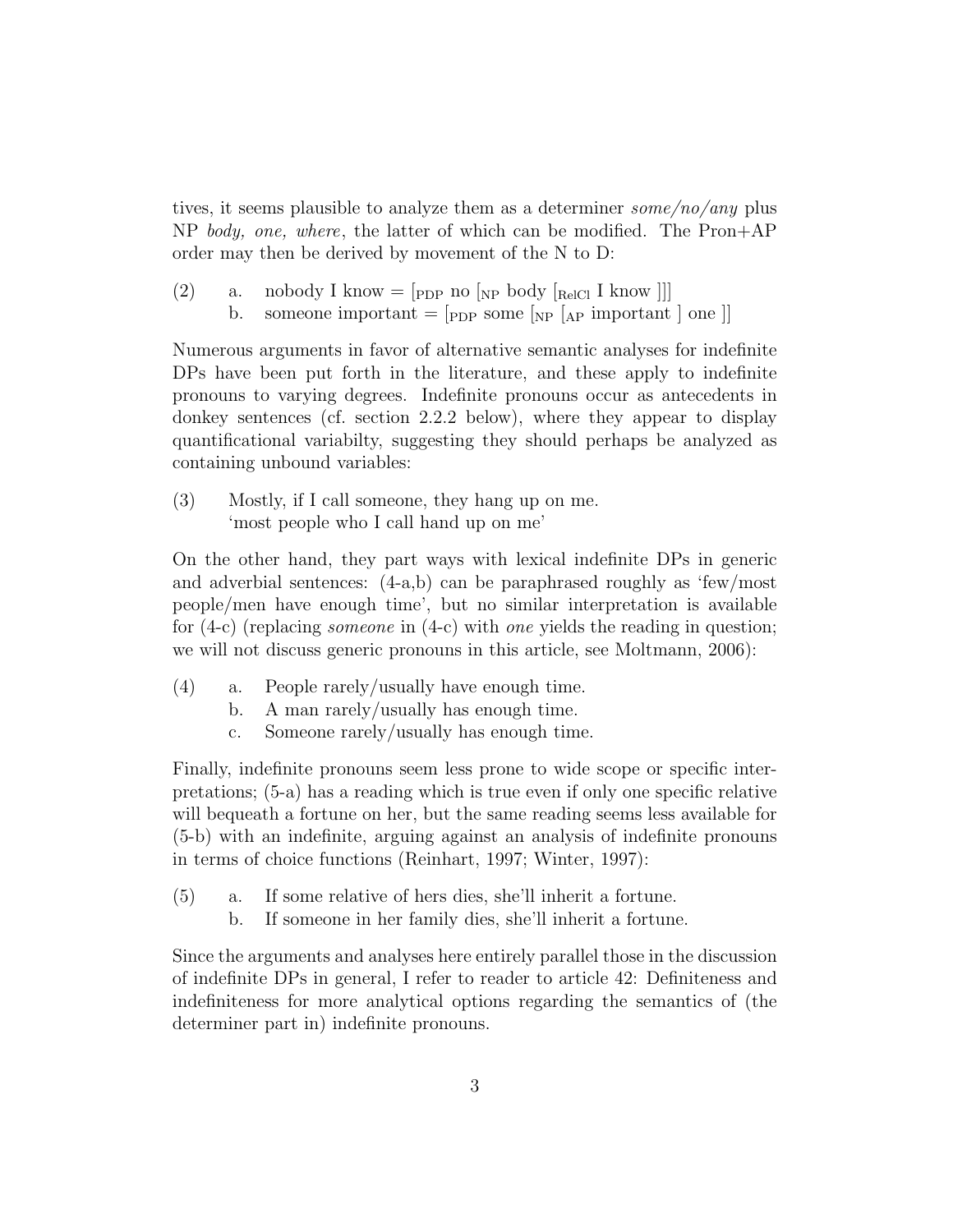#### 1.2 Demonstrative pronouns

We briefly discuss here the English singular demonstratives this and that on their individual-denoting use, ignoring plural demonstratives, and putative locative, temporal or propositional demonstratives; also, many languages show an ostensibly demonstrative use of bare definite articles, e.g. German der, die, das. Demonstratives display at least two properties that distinguish them from non-demonstrative pronouns: a proximal/distal specification, and a heightened sensitivity to speakers' extralinguistic demonstrations (see article 90 (Diessel): Deixis and demonstratives). To a first, crude approximation, this/that are most naturally used when accompanied by a pointing gesture; this additionally expresses closeness (in some sense) to the speaker, that lack thereof:

(6) (pointing at a picture on the wall) This is a Picasso.

As Kaplan (1989b) famously points out, demonstratives appear to be *directly* referential: (7) is not true even if there is a Pollock painting hanging opposite the Picasso (note that the definite paraphrase in (7) seems true under these circumstances):

(7) (pointing at a Picasso on the wall) If I were pointing to the opposite wall, this would be a Pollock. (can't mean '. . . the picture I would be pointing to would be a Pollock')

This is reflected in (8), where the referent of the demonstrative is fixed with no regard to the world  $w$  of evaluation, but only to the context of utterance (see article 100: Context dependency):

(8) [this/that]<sup>w,g</sup> = the unique proximal/distant object the speaker is actually pointing at at the time of utterance (Or perhaps: intending to demonstrate, cf. Bach, 1992; Kaplan, 1989a)

Several things are worth noting, though: First, the sensitivity to demonstrations is found equally with second, third, and first person plural nondemonstrative pronouns:

(9) She/they/you/we (pointing at appropriate group) are better at the game than she/they/you/we (pointing at different appropriate group).

Likewise, these appear directly referential in the same way: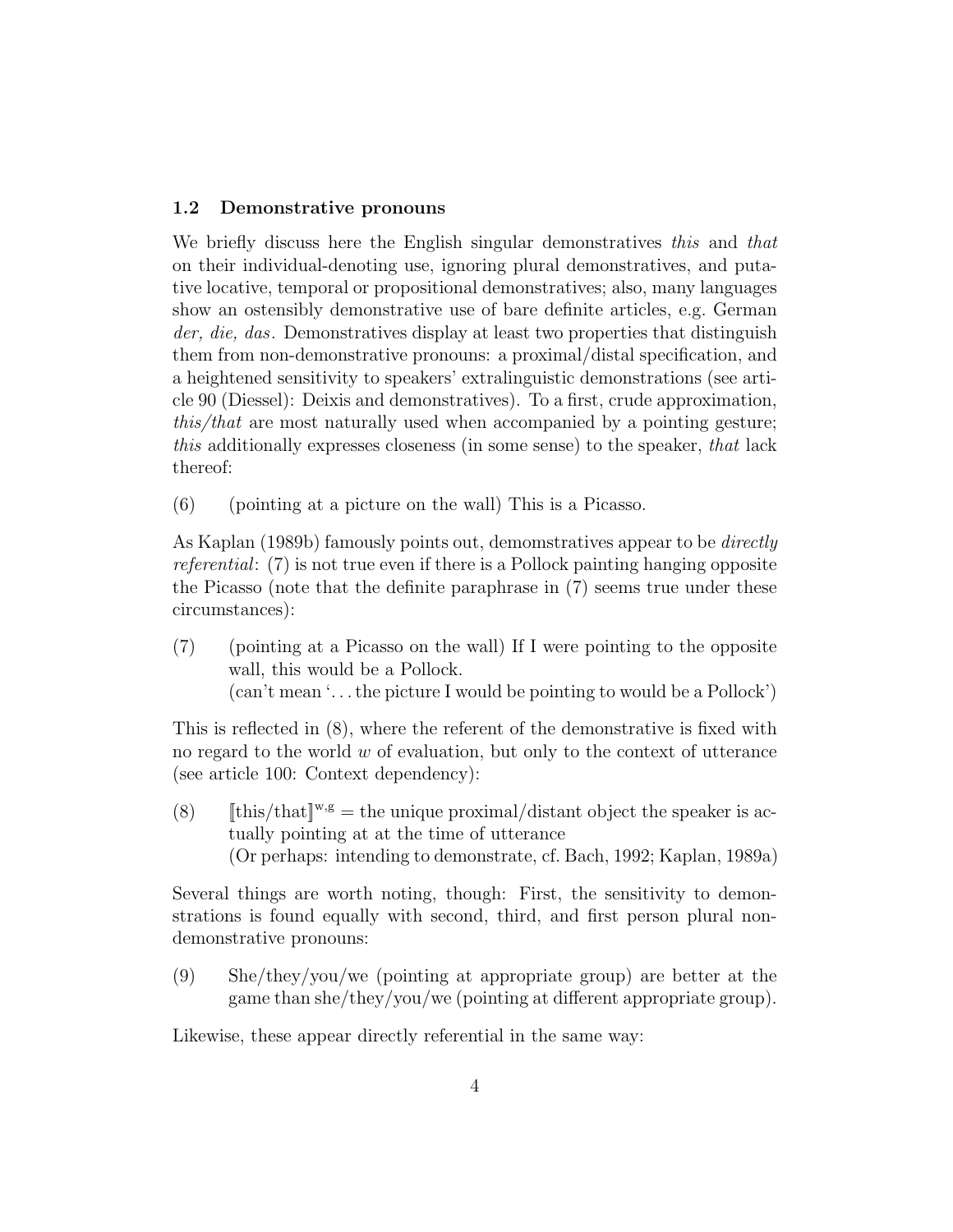(10) (pointing at a picture of Pollock, which is next to a picture of Picasso) If I were pointing at the next picture, he would be a Spaniard.

One might conclude from this that we generally use demonstrative gestures as a clue to discern speakers' (actual) referential intentions, and that the semantics shouldn't distinguish demonstratives in that regard.

Second, demonstratives seem to allow for 'special' uses much like ordinary pronouns (examples from Elbourne, 2008, p.462, based on the parallel example and argument for non-demonstrative pronouns in Jacobson, 2000, p.89):

- (11) a. (A new faculty member picks up her first paycheck from her mailbox. Waving it in the air, she says to a colleague:) Do most faculty members deposit this in the Credit Union? (this  $=$  their paycheck)
	- b. Every man who owns a donkey beats that and nothing else.

This in turn suggests that the meaning of demonstratives should include some variable that can be locally, linguistically bound, be it in the form of an index pointing to an individual in the assignment, or a situation variable (see sec. 2.2.1). The semantic literature on simple demonstratives is rather scarce, but the reader is referred to the rich literature on complex demonstratives, among others Elbourne (2008); King (2001); Roberts (2002).

#### 1.3 Non-demonstrative definite pronouns

Traditional grammars distinguish between the anaphoric, deictic and bound uses of third person definite pronouns:

| (12) | a. Every soprano brought her union card. | (bound)     |
|------|------------------------------------------|-------------|
|      | b. Josh met a soprano. He liked her.     | (anaphoric) |
|      | c. (scenario: A woman walks in.)         |             |
|      | She must be a soprano.                   | (deictic)   |
|      |                                          |             |

A bound pronoun acts like a bound individual variable in quantificational logic; crucially, no contextual information is necessary in order to interpret (12-a) or the pronouns therein. This is different in the case of anaphoric and deictic pronouns  $(12-b,c)$ , where we need to know the (linguistic or extralinguistic) context in order to interpret the pronouns.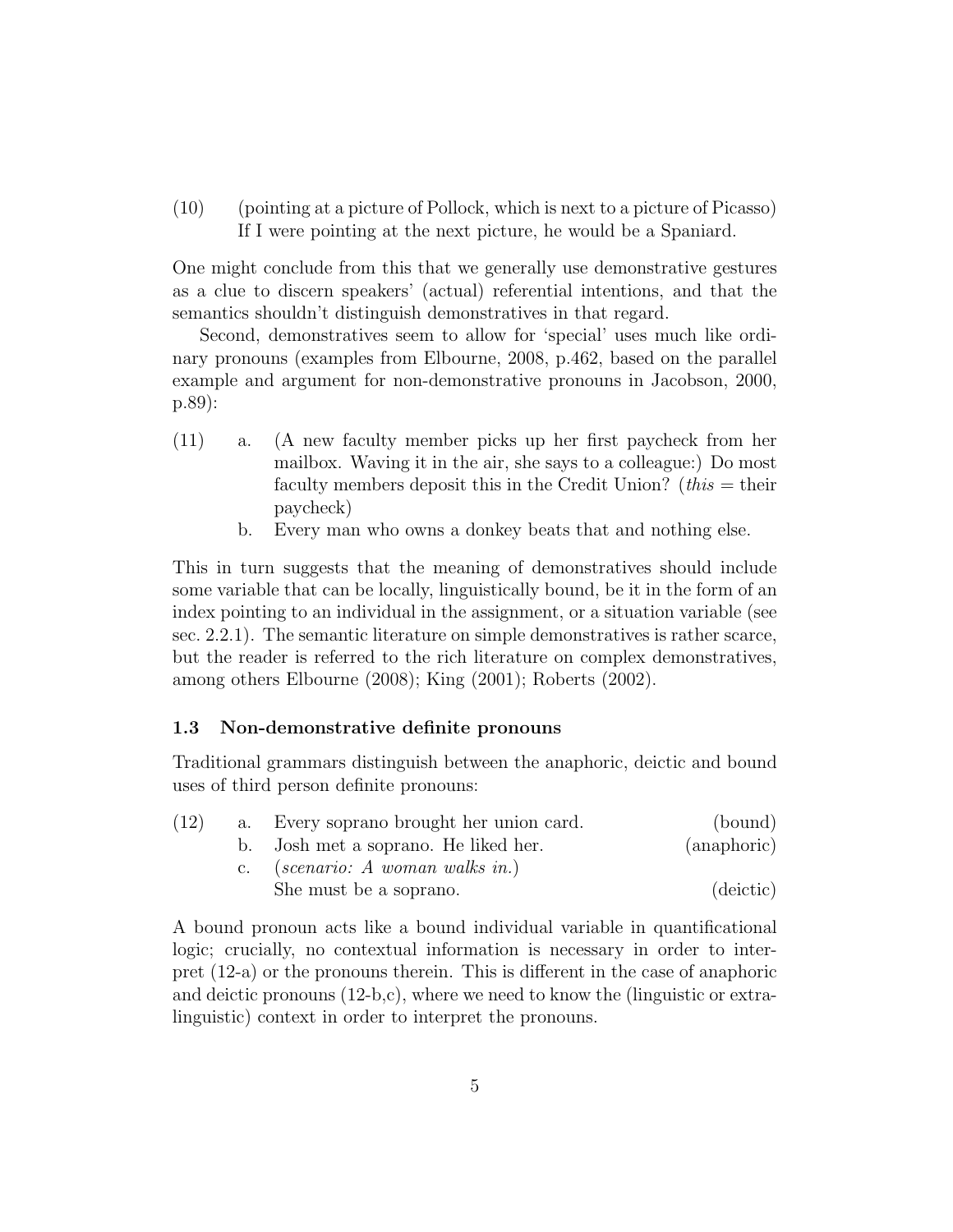Anaphoric uses, however, do not always involve more than one sentence: her in (13-a) is anaphoric to Joan within the same sentence. One might think that (13-a) involves a bound pronoun, but note that binding of her by a true quantificational DP like every soprano is impossible in the structurally identical (13-b); thus the relation between *Joan* and *her* in (13-a) must be anaphoric coreference, not binding:

- (13) a. What the doctor told Joan impressed her.
	- b. What the doctor told every soprano impressed her.
	- c. Claudia knows her password.

The case in (13-c), on the other hand, is less clear, since her can be bound by every soprano in the structurally parallel (12-a); but it could also just corefer with, and hence be anaphoric to, the subject *Claudia* (obviously not an option with every soprano, which doesn't refer to begin with). We will return to this issue in section 3.3.

# 2. The meaning of definite pronouns

#### 2.1 Pronouns as variable-like expressions

#### 2.1.1 Pronouns as variables

The basic semantics of personal pronouns is often likened to that of variables in predicate logic. A straightforward implementation of this idea will assume pronouns to be indexed with a natural number, and have their interpretation depend on an *assignment function*, i.e. a sequence of, or a function from numbers to, DP meanings. The interpretation rule  $(14)$  (where i is a variable over natural numbers, and  $g$  a variable over assignment functions) provides a simple illustration:

(14) for any assignment function g,  $[\![]_{\text{pron}} \ X \ ]_i]^g = g(i)$  ( $\approx$  the *i*-th member of  $q$ )

Rule (14) certainly oversimplifies, most clearly in ignoring any lexical content of the pronoun (i.e. gender, person, number), which we will discuss in 4.1, as well as types of pronouns that appear to have meanings more complex than just individuals (see section 2.2). It can serve, however, to explicate the deictic, anaphoric and bound uses of definite pronouns mentioned in 1.3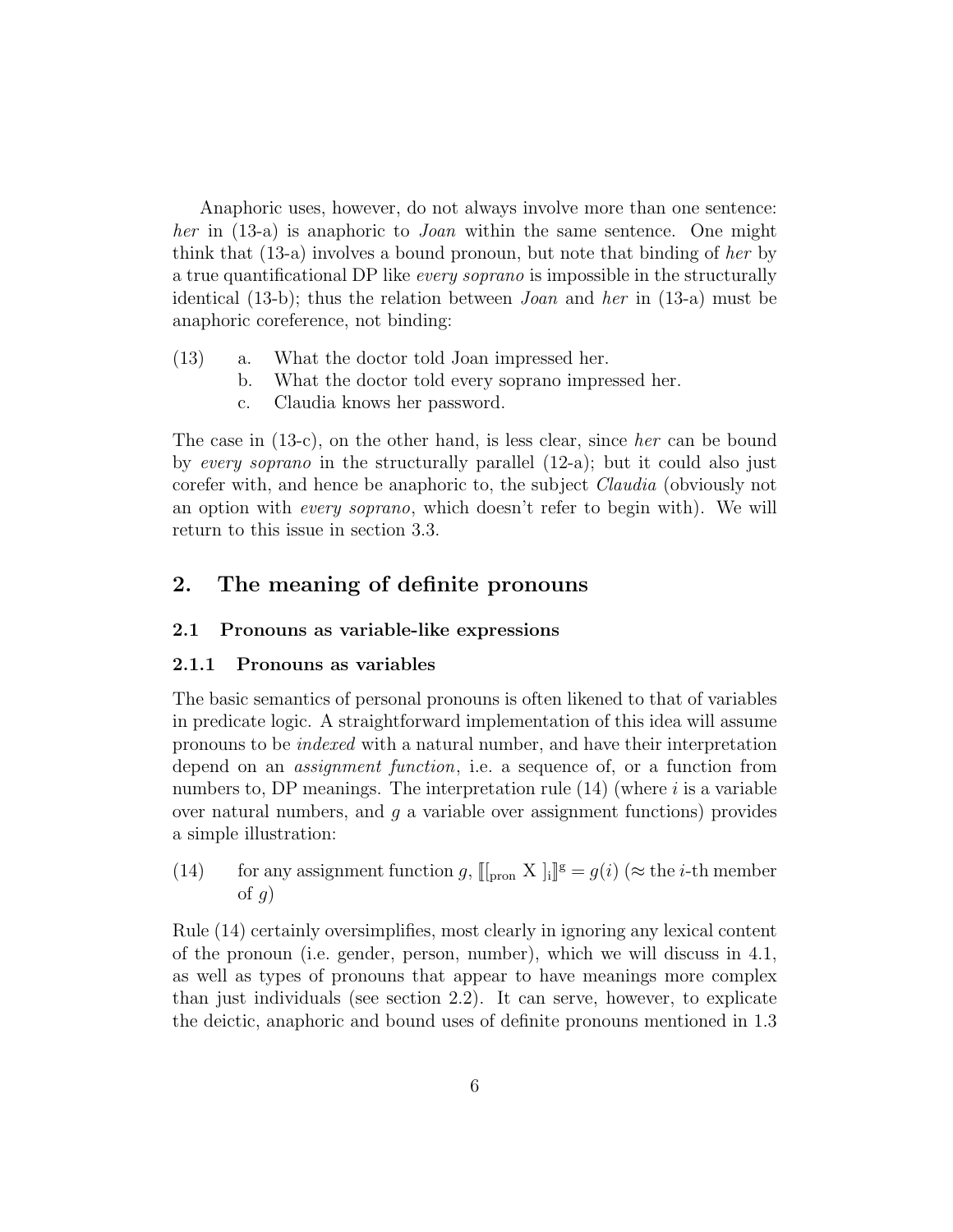more formally.

We will discuss bound pronouns in much detail in section 3.. In a nutshell, the binder of a pronoun, for example a quantificational DP like *every* soprano in  $(12-a)$  (every soprano brought her union card), can manipulate the assignment function in much the same way the quantifiers ∃ and ∀ do in quantified logic. The interpretation of a sentence that contains bound pronouns only will thus not, as a whole, depend on the assignment, which plays an ancillary role only:  $[(12-a)]^g$  is the same for any g.

This is different for sentences with non-bound, i.e. anaphoric and deictic pronouns. For example, a sentence like *Josh liked her*<sub>i</sub>, for any assignment q, is true iff Josh liked  $q(i)$ ; which proposition it expresses crucially hinges on  $q$ , that is, the assignment here models an essential part of the context. Specifying how this comes about is not part of the semantics of pronouns proper, but we will give some indications in the next subsection (see article 38: Discourse Representation Theory, article 39: Dynamic semantics).

All of this of couse presupposes that all three usus of pronouns — bound, anaphoric and deictic — involve the same semantics for the pronoun (here: that of a variable,  $(14)$ . A common alternative view is that pronouns are ambiguous between two or more interpretations for pronouns. Most commonly, a distinction is made between bound pronouns, which are usually treated as variables (or their equivalents in variable-free theories), and deictic pronouns, which are treated differently; anaphoric pronouns are then usually grouped with one or the other of those. We will return to some of these issues in section 2.2, see also article 84: Accessibility and anaphora.

#### 2.1.2 Assignments, discourse, and saliency

Given what was said so far, a pronoun like her can refer to any element in the range of the assignment function, depending on its index. If we want the semantics to model the range of available referents for pronouns, we need to include a theory of how assignments are incrementally 'build' in a discourse.

As a first step, assume that assignment functions are partial, and that their domain reflects the anaphoric options in a given context, i.e. which discourse referents (DRs), modelled by indices, are available at a given point in the conversation. A pronoun like  $her<sub>7</sub>$ , if unbound, will thus only be interpretable in a context that has previously introduced the discourse referent 7 (and only if  $g(7)$  is female, see again 4.1 below). Discourse referents can be introduced (i.e. indices can be added to the domain of an assignment) in at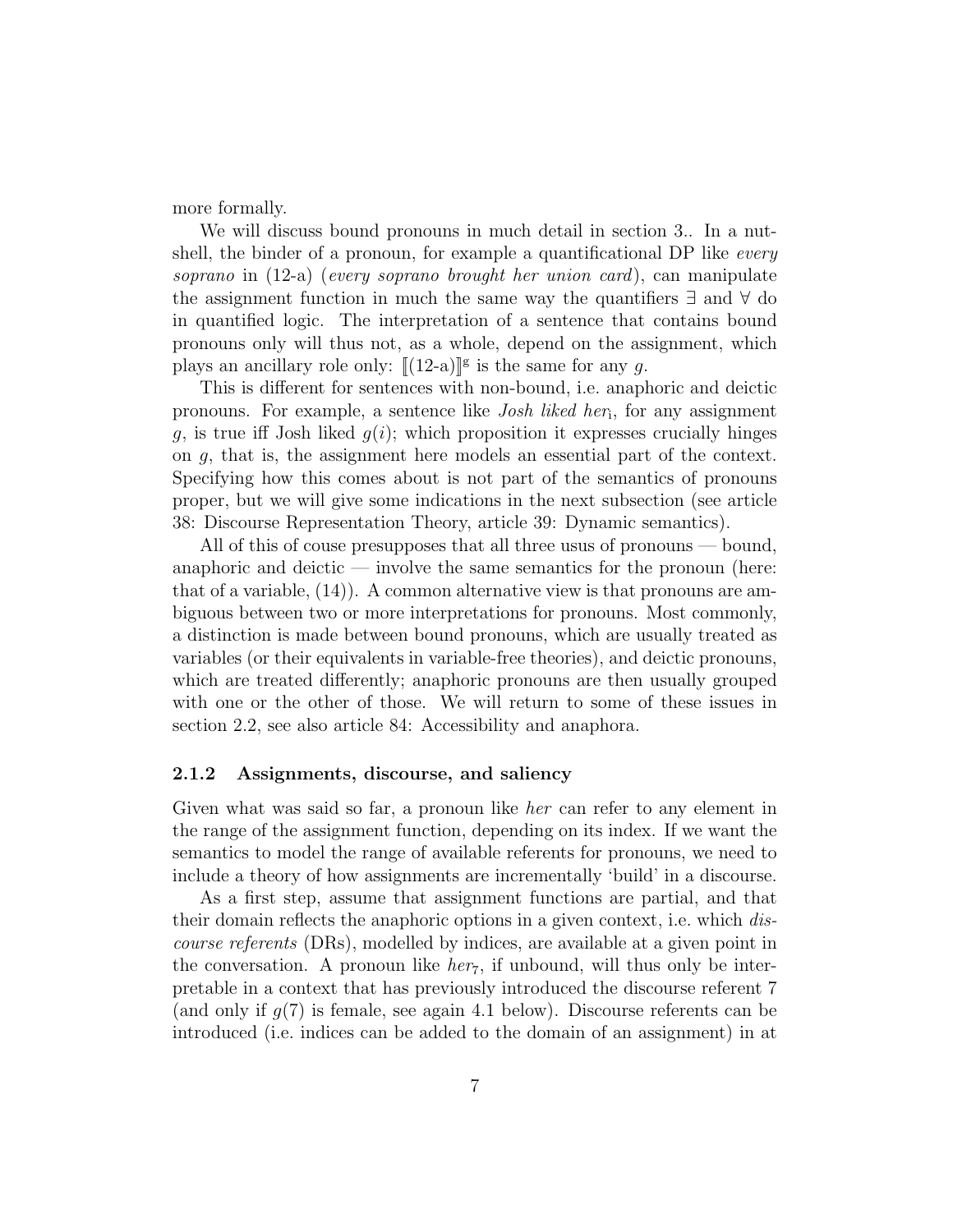least two different ways: Linguistically, by the use of full DPs, in particular indefinites, and extralinguistically, by pointing to an object, or simply by virtue of that object becoming salient.

One may wish to go further and model the intuition that, say, she can't usually refer to any female individual previously introduced, but will refer to the most salient one. To do this, the context needs to provide an ordering among the available DRs; since assignments are sequences, a straightforward way of achieving this is to assume that the last element in the assignment is more salient than the one before it, which in turn is more salient than the one before it, etc. Using an indefinite, for example, will serve not only to introduce a new DR, but also to make that DR maximally salient, i.e. put it at the end of the list. Other linguistic devices, say marking a DP as a topic, or referring to an existing DR using a definite description, may yield the same effect, as will pointing to an object etc.

Using assignments in this way allows for a radically different semantics of unbound pronouns, using lexical entries like (15):

(15) [[she]<sup>g</sup> = the final (=most salient) female individual in the sequence g

A semantics along these lines allows us to eliminate indices on free pronouns. It will, however, need refinements to model cases of genuinely ambiguous pronouns like she in (16):

(16) Norma hates Sally. She criticized her novel.

To allow for either interpretation, one must assume that the first sentence can leave either Norma or Sally as the maximally salient female (to then be referred to by she). Furthermore, her most naturally picks out that woman she doesn't, which would mean that the saliency ordering 'flips' somewhere between *she* and *her*.

Saliency orderings along these lines have been used to model definite DPs. Thus [the dog]<sup>g</sup> denotes the most salient dog under g, [the neighbor's dog]<sup>g</sup> the most salient among the neighbor's dogs etc. (e.g. von Heusinger, 1997; Peregrin and Von Heusinger, 2004). The view just sketched can thus be straightforwardly adopted to a theory like the one we'll develop in section 2.2 according to which, say, she is just a surface rendering of something like the female person, picking out, again, the most salient female person under the given assignment.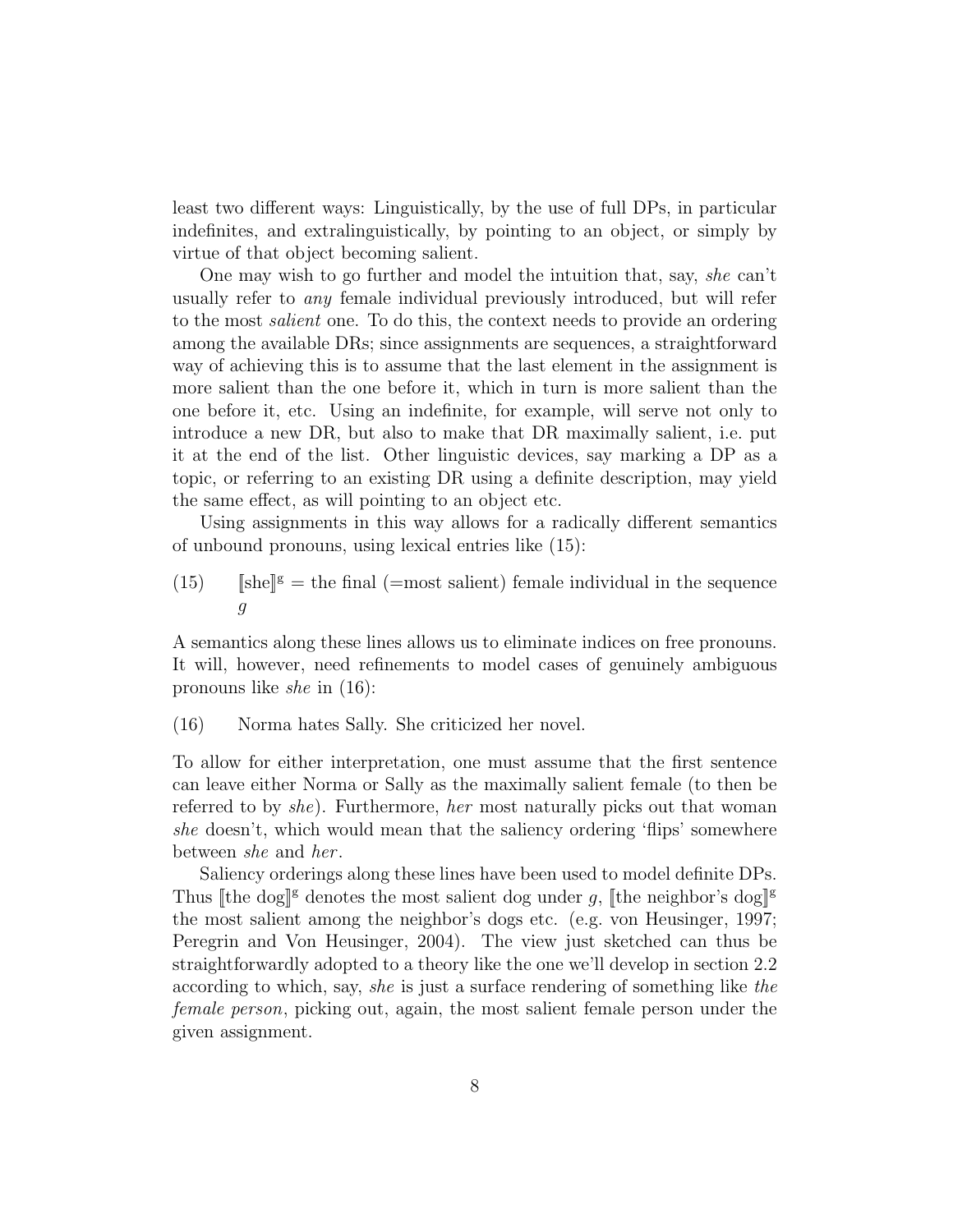#### 2.1.3 Pronouns in variable-free semantics

As is well-known, variables and assignment functions are eliminable. Accordingly, it is possible to maintain the general idea that pronouns behave like variables in quantified logic without actually eschewing the formal apparatus of indices and assignments, as is done most prominently in the work of Anna Szabolcsi and Pauline Jacobson (Jacobson, 1999, 2000; Szabolcsi, 1987, 1992, 2003). It is important to stress that this question of implementation is independent of the question whether all pronouns should be interpreted uniformly, and in a term-like fashion.

The key ingredient of a variable-free semantics for pronouns is to treat an expression E containing a free DP pronoun semantically parallel to one that is a function from ordinary DP meanings to the type of meaning E would have without any free pronouns in it. This is achieved in two steps. First, the pronoun itself is interpreted as an identity function, for example the identity function on individuals:

(17)  $[\text{her}] = \lambda x_e \cdot x$  (defined only if x is female)

Note that this follows the characterization just given: The pronoun denotes a function from ordinary DP meanings, type e, to ordinary DP meanings, type e. The second step is a propagation mechanism that allows an expression E containing pronouns to combine with any element it could 'normally' combine with (i.e. if E didn't contain pronouns), while 'bequeathing' its open argument slots onto the resulting expression. For example, her in (17) combines with a transitive verb, resulting in a VP meaning like  $(18)$ :

(18) [likes her $\| = \lambda x_e \lambda y_e y$  likes x (defined only if x is female)

This is a function from DP meanings to 'ordinary' VP meanings, type  $\langle e, e \, \mathsf{t} \rangle$ , the same as that of a transitive verb (indeed this function is almost the same as [[likes]]). The different distributional properties of, say, a transitive verb and a VP with a free pronoun in it, in particular the fact that the expression in (18) cannot combine with two DPs to form a sentence, is logged in the syntactic category of the expression. In Jacobson system, likes Mary and likes are of the (standard) categories  $S\NP$  and  $(S\NP)/NP$ , respectively ('S\NP' is the category of an expression requiring an NP to its left to form an S, i.e. a  $VP$ ; ' $X/NP'$ ' that of an expression requiring an NP to its right to form an X; analogously for any two categories X, Y); likes her, on the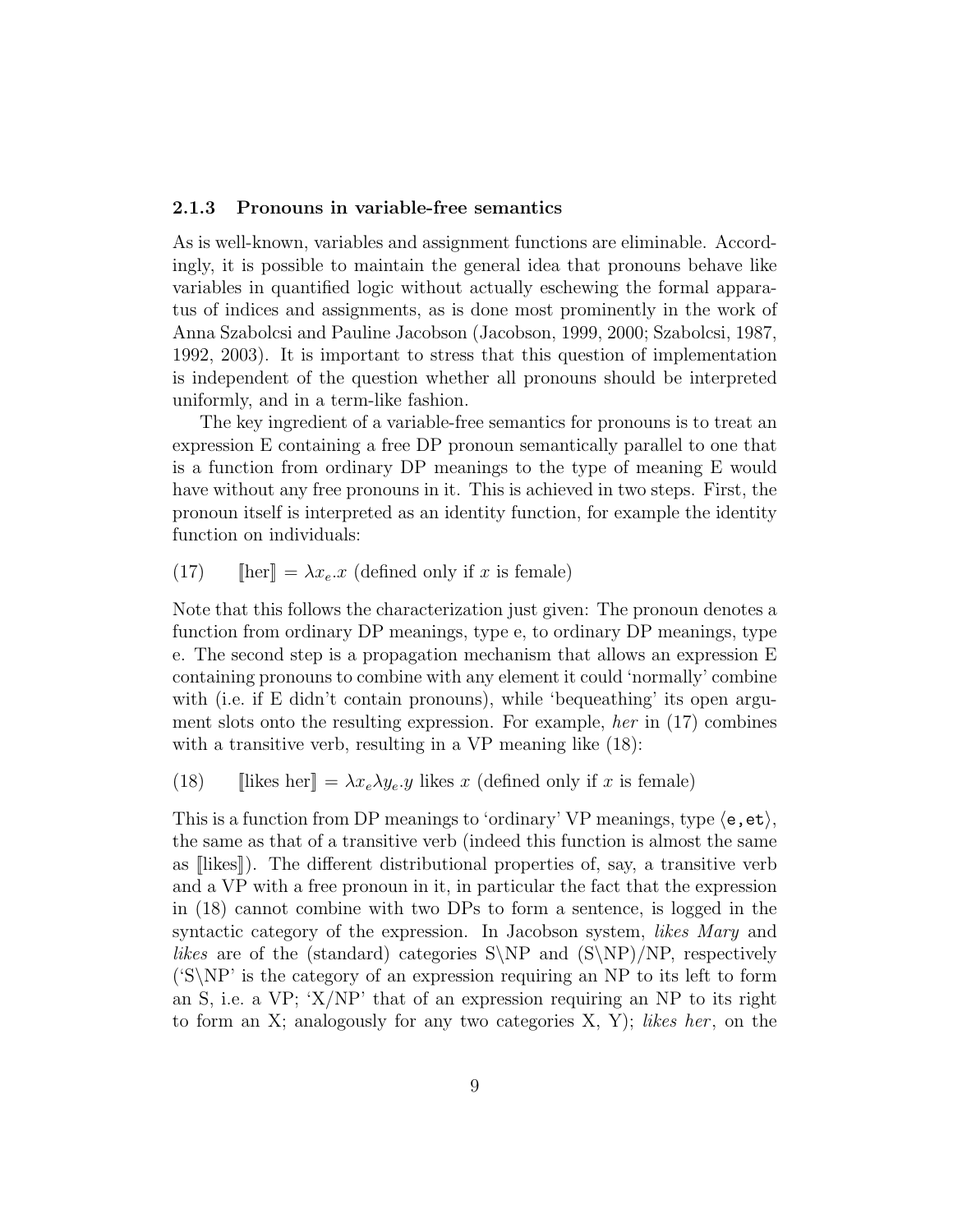other hand, is of the category  $(S\NP)^{NP}$ , i.e. a verb phrase with a free NP pronoun in it (accordingly, the pronoun itself is of category NPNP). Roughly, syntactic combinatorics are 'blind' to superscripts, that is X<sup>Y</sup> combines with whatever plain X combines with, while the superscript and the semantic argument position corresponding to it are propagated upwards by function composition.

If an expression contains free, i.e. anaphoric or deictic, pronouns, it will end up being of category  $X^{NP}$  or  $X^{NPNP}$  etc. In particular, a sentence containing a free pronoun will be of category  $S^{NP}$ , and denote a function of type  $\langle e, t \rangle$ . This may seem odd at first but is, as Jacobson points out, entirely parallel to the idea that a sentence denotes a function from assignments to truth values.

Bound pronoun uses are modelled by a rule that 'swallows' a superscript category and identifies its semantic argument with an open 'proper' argument position. (19) gives a very simplified version of such a rule, whose application is illustrated in (20) (  $\vert$  ranges over  $\setminus$  and  $\vert$ ):

(19) 
$$
\llbracket z \rrbracket = \lambda p_{e,\langle e,\alpha \rangle} \lambda x_e \cdot p(x)(x); \text{ (X|NP)} \times \text{NPP}^{\text{NP}}
$$

(20) a. [likes her cat] = 
$$
\lambda v_e \lambda y_e y
$$
 likes *v*'s cat; (S\NP)<sup>NP</sup>  
b. [z(likes her cat)] =  $[\lambda p_{e,\langle e,\alpha \rangle} \lambda x_e \cdot p(x)(x)](\lambda v_e \lambda y_e \cdot y$  likes *v*'s cat)  
(i) =  $\lambda x_e \cdot [\lambda v_e \lambda y_e \cdot y$  likes *v*'s cat] $(x)(x)$   
(ii) =  $\lambda x_e \cdot x$  likes *x*'s cat; S\NP

This must suffice to illustrate the general treatment of pronouns in variablefree semantics. For arguments in favor of a variable treatment and a thorough formal treatment see Jacobson (1999).

#### 2.1.4 Resumptive pronouns

Gaps corresponding to displaced constituents ('traces') usually receive an interpretation identical to bound pronouns, e.g. as bound variables. The difference between gaps and pronouns, then, is a purely syntactic one (roughly whether there has to be an antecedent, and whether that antecedent can bear its own thematic relation to an element in the clause or not). Given that, the existence of resumptive pronouns, i.e. pronouns that occur in the thematic position of a dislocated element (in the position where a trace might be expected) is unproblematic from a semantic point of view.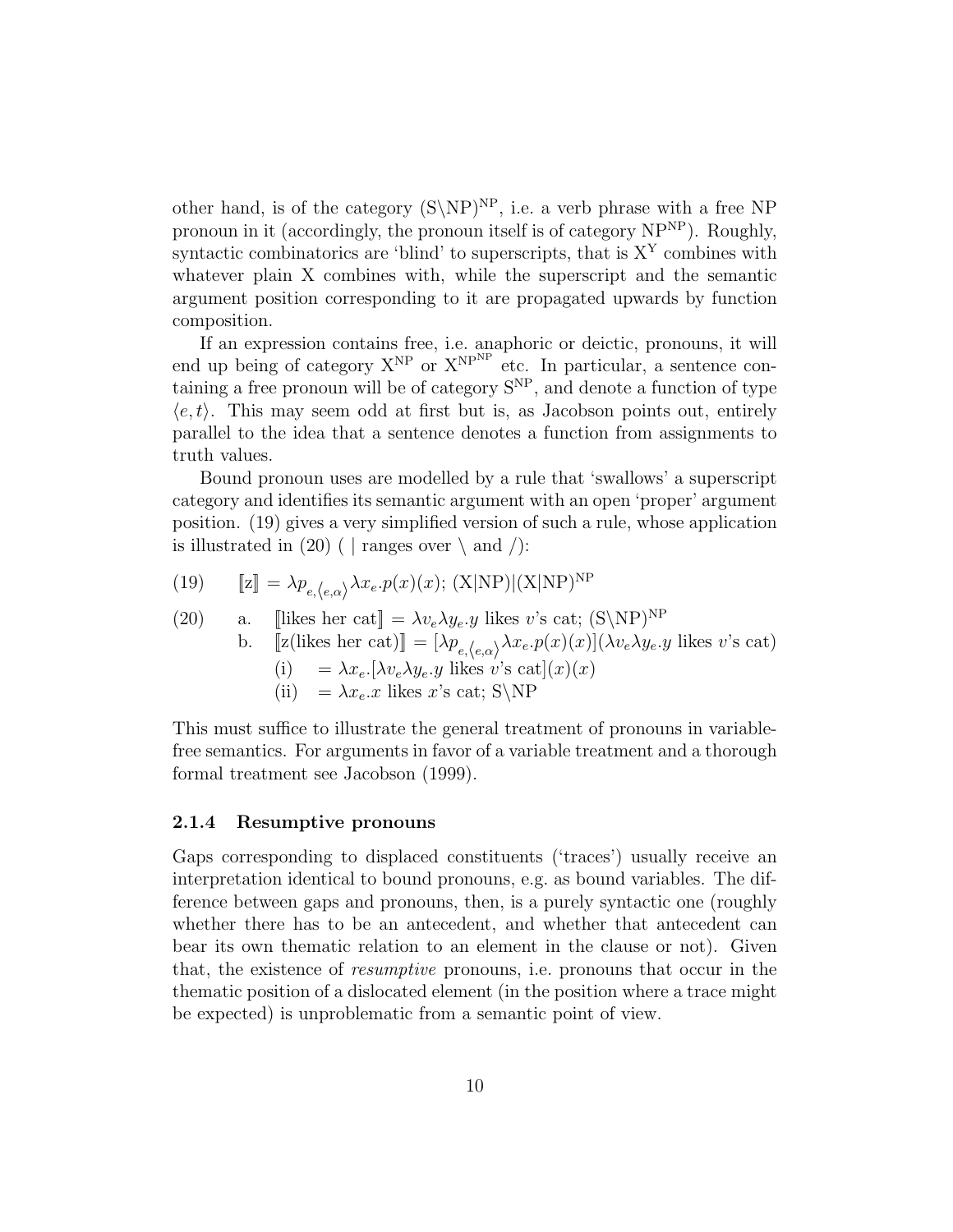#### 2.2 Pronouns as descriptions

In this subsection we will contrast the 'pronouns as variables' view outlined in the previous subsection with one that essentially assumes pronouns to have the logical form of definite noun phrases, call that the 'pronouns as descriptions' view. To motivate this view, consider the examples in (21):

- (21) a. I know this woman. She ('this/the woman') is a famous soprano. b. Bill owns some sheep. Harry vaccinates them ('the sheep (Bill owns)').
	- c. This year the president is a Republican, but one fine day, he ('the president') will be a member of the Green party.
	- d. Mary, who deposited her paycheck at the ATM, was smarter than any woman who kept it ('her paycheck') in her purse.
	- e. Every farmer who owned a donkey had Lucy vaccinate it ('the donkey (he owns)').

(21-a,b) involve referential pronouns; while the paraphrase in terms of a definite may be suggestive, there is no obstacle to assuming instead that the pronuns are simply individual variables. This is different in  $(21-c-e)$ . Here, the pronouns aren't referential. Rather, they denote functions: from world/times to the president in/at that world/time; from women to their paychecks; from farmers to the sheep they own. These functions, it seems, are provided by the linguistic context.

And even (21-b) is not straightforward on the pronouns-as-variables view, as pointed out in Evans (1980): Plural pronouns anaphoric to quantificational DPs have a 'maximum interpretation'. For example, (21-b) is judged false unless Harry vaccinates all of Bill's sheep. This follows if we interpret them synonymous with *Bill's/the sheep*. A theory that has *them* denote a (plural) individual variable has to employ additional means to ensure that an utterance of Bill owns some sheep triggers the introduction of a discourse referent including all the sheep Bill owns, rather than some sub-group thereof (see e.g. Kamp and Reyle, 1993).

#### 2.2.1 Pronouns of laziness and paycheck pronouns

Historically, pronouns that stand for a literal repetition of a full definite DP, e.g.  $(21-a)$  and  $(21-c)/(22-a)$ , are called *pronouns of laziness* (Geach, 1962). In case these DPs contain bound pronouns,  $(21-d)/(22-b)$  one of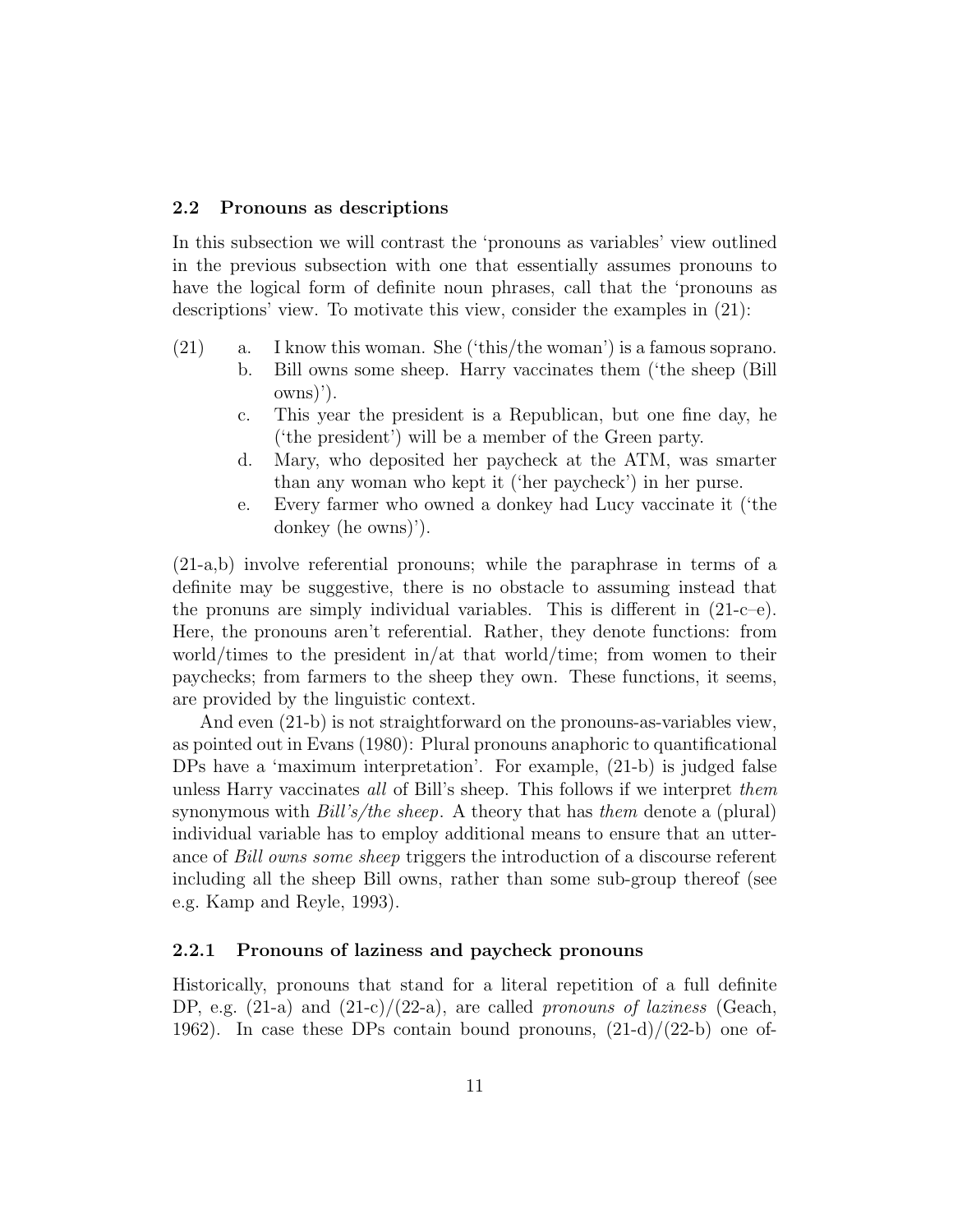ten finds the term paycheck pronouns (Karttunen, 1969); finally pronouns in configurations like (21-e), whose content seems 'distilled' from a previous sentence, but that don't have a literal DP antecedent go by the name of 'donkey pronouns' or — especially for those researchers who eschew the pronouns-as-descriptions view —  $E$ -type pronouns (Evans, 1977, 1980). We will now develop an implementation of the idea that in all of these cases the pronouns are indeed essentially definite descriptions.

For concreteness, let us model these pronouns as bona fide definite DPs of the general form the NP. Interpreted at world/time  $w, t$ , they denote the unique (singular) or maximal (plural) element in the extension of NP at  $w, t$ . NP consists of a lexical head, e.g. the nouns woman, sheep, president, paycheck plus an appropriate number of unpronounced individual variables (one for paycheck, zero for the others). This whole complex DP is spelled out as an appropriate pronoun if the content of N is contextually recoverable; thus the pronouns in examples (21-c) and (21-d) are grammatically represented as in (22):

- (22) a. [he the president]<sup>g,w,t</sup> = the president at w, t
	- b. [it the paycheck of  $v_n$ ]<sup>g,w,t</sup> =  $q(n)$ 's paycheck at w, t (where  $v_n$  will be bound by any woman in (21-d))

Pronouns of laziness, including paycheck pronouns, then simply involve N(P) ellipsis under identity; the definite determiner is spelled out as a pronoun if and only if everything in the NP following it is unpronounced. (Alternatively, we could assume with Postal, 1970; Elbourne, 2001, that pronouns are definite determiners (with additional feature specifications) followed by ellided NPs.) In the following subsections we will explore to what extent this view can be extended to other uses of pronouns.

#### 2.2.2 Donkey sentences

Extending the pronouns-as-descriptions approach to donkey pronouns runs into several problems, as pointed out famously in Heim (1982), most vexing among them the *uniqueness problem* (cf. Egli, 1983): If he in  $(23-a)$  is interpreted as 'the unique man who is in Athens', we wrongly predict (23-a) to imply that there is only one man in Athens; likewise, (23-b) is predicted to be infelicitous, since its assertion contradicts that there is 'the unique sage plant that (s)he bought':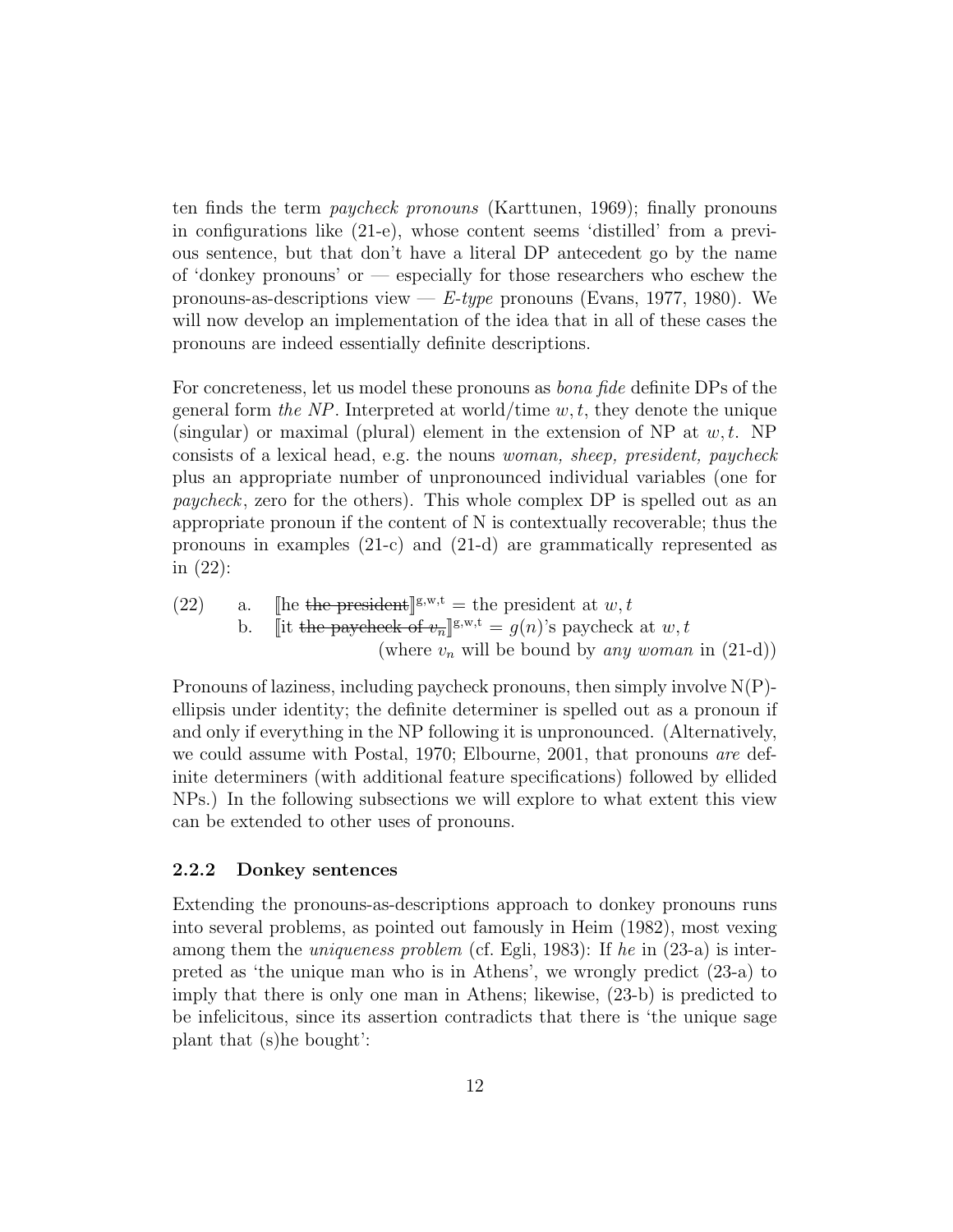- (23) a. If a man is in Athens, he is not in Rhodes.
	- b. Everyone who bought a sage plant here bought eight others along with it.
	- c. No father with a teenage son would lend him the car on the weekend.

Similarly, Rooth (1987) points out that (23-c) is understood to quantify over all fathers, not just those that have a unique teenage son.

Heim (1982) instead develops an account in keeping with the pronounsas-variables view, on which these pronouns are bound individual variables in logical forms like (24) (variables corresponding to pronouns underlined for clarity) ; crucially, adverbial as well as adnominal quantifiers are taken to unselectively bind n-tuples of variables (see article 38: Discourse Representation Theory and article 39: Dynamic semantics on how such logical formulae are built):

- (24) a. for all x, if x is a man in Athens,  $x$  is not in Rhodes.
	- b. for all  $x, y$ , if x bought y here and y is a sage plant, x bought eight other sage plants along with y
	- c. there are no  $x, y$  such that, if  $x$  is a man and  $y$  is a teenage son of  $x, x$  lends  $y$  the car on the weekend.

Various researchers have argued that the pronouns-as-descriptions view, too, can be modified to handle such cases. For starters, note that (25), where the pronouns have been replaced by definite DPs, provide intuitively accurate paraphrase for the exemples in (23):

- (25) a. If a man is in Athens, that man is not in Rhodes.
	- b. Everyone who bought a sage plant here bought eight others along with that sage plant.
	- c. No father with a teenage son would lend his son the car on the weekend.

This suggests that the problem lies with the assumption that definite DPs strictly require uniqueness of their referent among the elements in [NP]. Heim (1990), building on work in Berman (1987), suggests instead that definites in general, and E-type pronouns in particular, refer to the unique element in  $\|NP\|$  in a given *situation* (see article 37: Situation semantics, article 42: Definiteness and indefiniteness). Situations are parts of worlds, but cru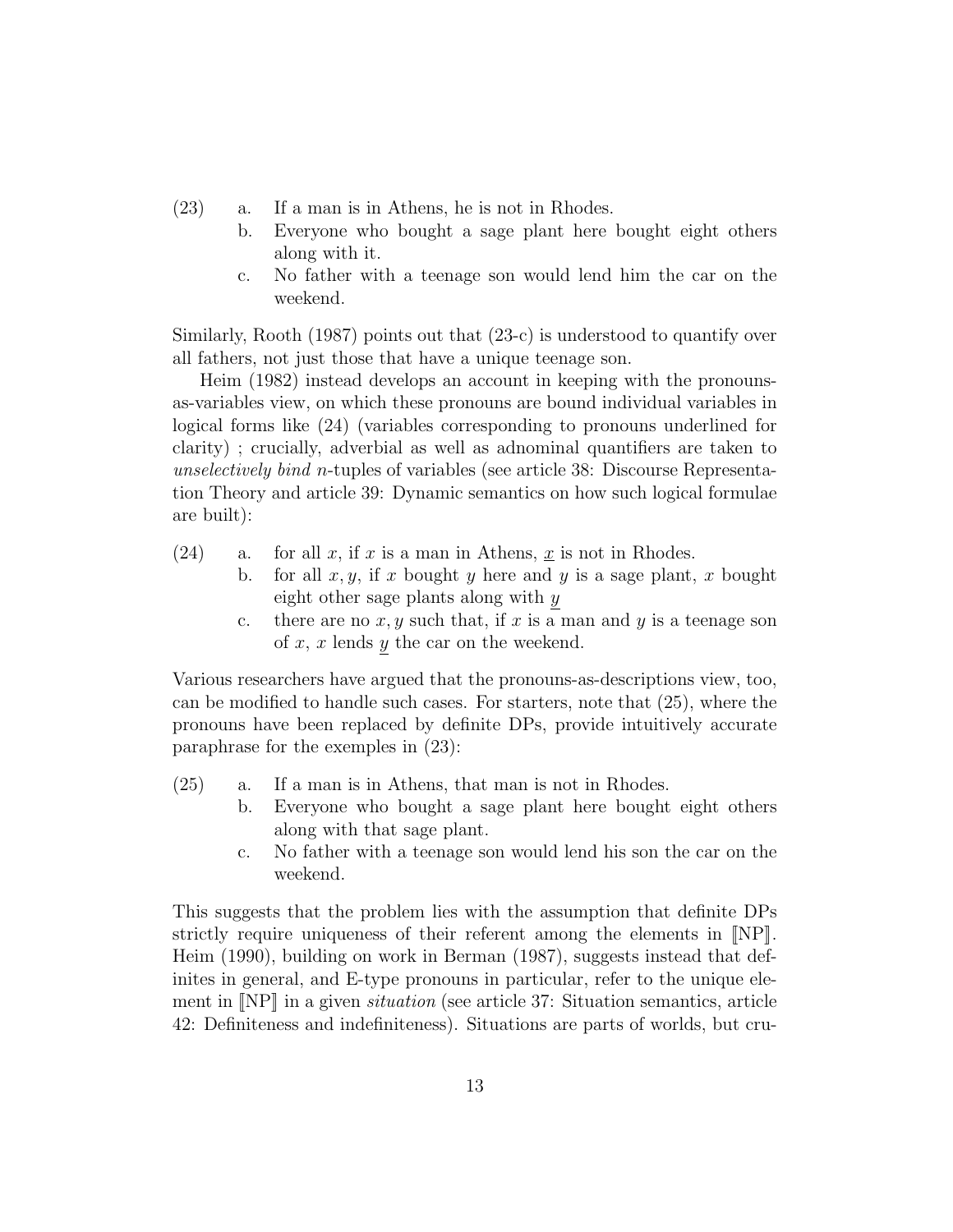cially contain fewer things than the world they are part of. Take  $(23-a)/(25-a)$ : The conditional is interpreted as a universal quantifier over minimal situations described by the antecedent clause, i.e. situations that contain a man in Athens. Crucially, each such minimal situation contains only one man (else it wouldn't be minimal), and now the man who is in Athens can refer to the unique man in Athens in that situtation, cf.  $(26-a)$ ;  $(26-b,c)$  sketch a parallel treatment for  $(23-b)/(25-b)$  and  $(23-c)/(25-c)$ :

- $(26)$  a. for every situation s, if s is a minimal situation containing a man in Athens, then s can be extended to a minimal situation  $s'$  containing the unique man in Athens in  $s$  not being in Rhodes
	- b. for every person  $y$  and minimal situation  $s$  of  $y$  buying a sage plant here, there is an extension  $s'$  of s in which y buys eight other sage plants along with the unique sage plant he buys in s
	- c. for no man x and minimal situation s of x having a teenage son in s is there an extension  $s'$  of s in which x lets x's unique son in s borrow the car on the weekend

A necessary assumption of this approach, seen in (26-b,c), is that DP quantifiers such as *everyone...* or *no man...* quantify over pairs of individuals and situations. Generally, where the unselective binding approach has quantifiers quantify over  $n$ -tuples of individuals, the situation approach uses pair of individuals and situations. On virtually all ontologies for situation semantics, we can find, for every *n*-tuple of individuals, an appropriate situation that contains only those individuals; on the other hand, for every situation, we can presumably find an appropiate tuple of entities that are unique to it  $((23-a)/(25-a)$ , for example, should more realistically be interpreted as quantfying over occasions of men being in Athens, which can be thought of as temporally limited situations, or pairs of individuals and time intervals). Thus, the two approaches are more similar (conceptually and empirically) than might appear at first, differing essentially only in how they spell out the notion of what Lewis (1975) calls a case.

#### 2.2.3 The Formal Link problem

Expanding on such situation-based approaches, Elbourne (2001, 2005) argues that the descriptive content of E-type pronouns is indeed poorer than hitherto assumed. For example, the pronoun in (21-e) would, in a standard E-type approach be 'the unique donkey he owns in  $s$ ', where  $s$  is a minimal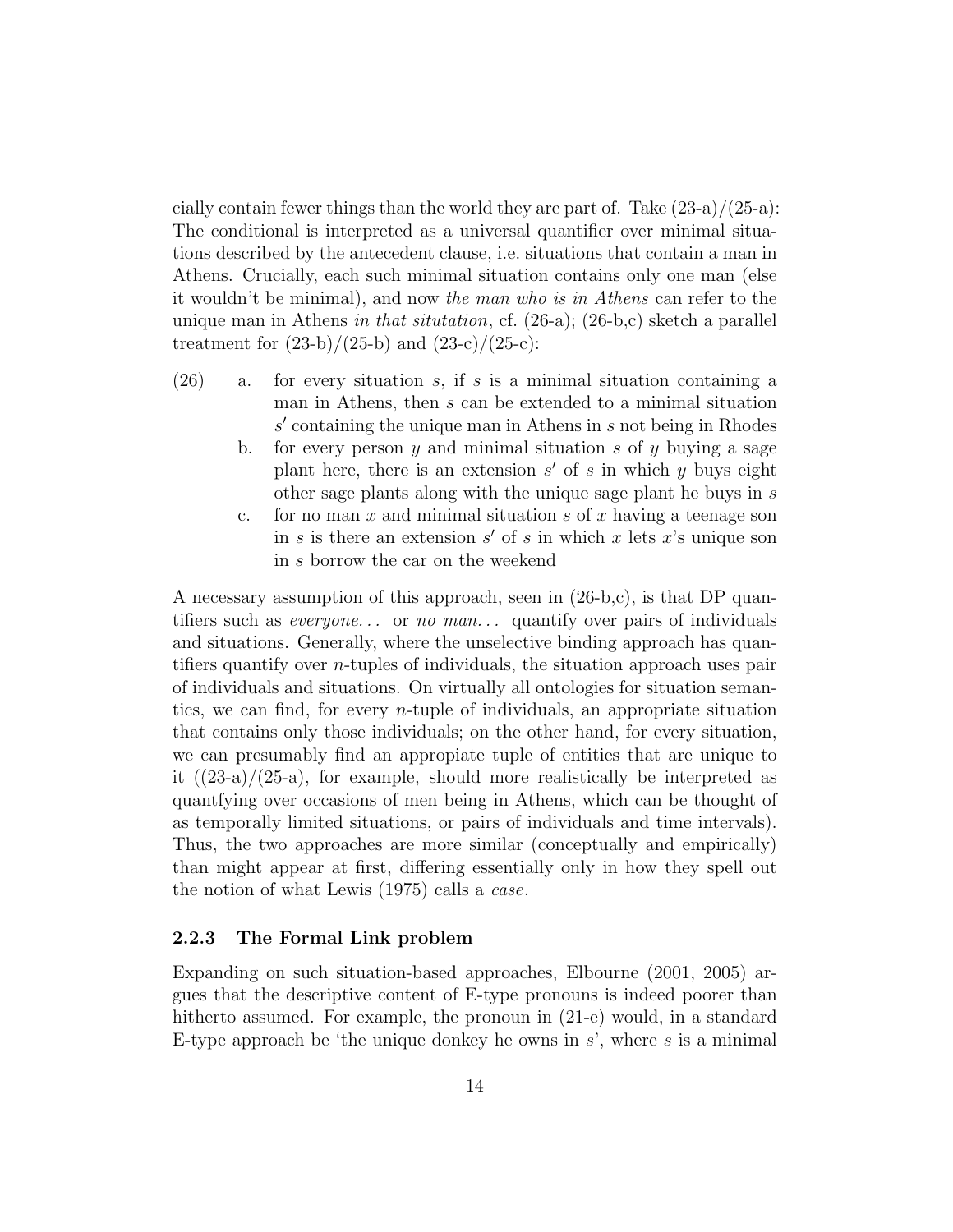situation of a farmer owning a donkey. But given such a minimal situation, the simpler description 'the unique donkey in s' would identify the same donkey. Assuming poorer descriptions like that allows Elbourne to argue that all descriptive pronouns involve simple NP ellipsis, thereby solving a second problem for E-type approaches to donkey pronouns, called the problem of the formal link since Kadmon (1987). The problem can be put as follows: What makes, for example, the meaning 'wife of  $x$ ' available for the E-type pronoun in (27-a), but not (27-b), given that neither contains an NP-antecedent meaning 'wife of  $x$ '?

(27) a. Every man who has a wife should bring her along. b. #Every married man should bring her along.

According to Elbourne, the pronoun in (27-b) is simply the wife, yieding the meaning 'the unique wife in  $s'$ , where for each man  $x$ ,  $s$  is a minimal situation containing, roughly,  $x$  and his wife. Ellipsis of NP (i.e. the use of a pronoun) now can be assumed to require that NP have a syntactic antecedent, as is the case in (27-a); consequently, ellipsis of NP is impossible for lack of an NP antecedent  $\langle \nabla \rangle$  wife] (the formal link) in (27-b). Note that this argument would not go through if (27-a) would need to be 'the wife of his', which doesn't have an NP antecedent in (27-a) either.

### 2.2.4 Alternative implementations of the 'pronouns as descriptions' view

It seems controversial at present whether all instances of 'non-standard' pronouns, including donkey-pronouns, should be analyzed as definites, or whether other analytical options such as unselective binding should be used as well. But it appears that some kind of descriptive pronouns will be required to model pronouns of laziness as in (21-c) and especially (21-d). This doesn't mean that the very implementation used above has to be used. One may assume, for example, that rather than containing deleted lexical nouns, descriptive pronouns contain a variable over n-ary relations (e.g. Heim and Kratzer, 1998). For example, instead of the paycheck  $v_n$  we'd have the  $R_m v_n$ , where  $R_m$  is the m-th variable over relations, which gets assigned the value 'paycheck'  $(\lambda x.\lambda y.y$  is a paycheck of x) by the context in question. Assignment functions as part of the context, then, keep track of an inventory of 'nominal relations' that can serve as antecedents to (the N-part inside) descriptive pronouns (see e.g. van Rooij, 1997), just as we assumed for individual referents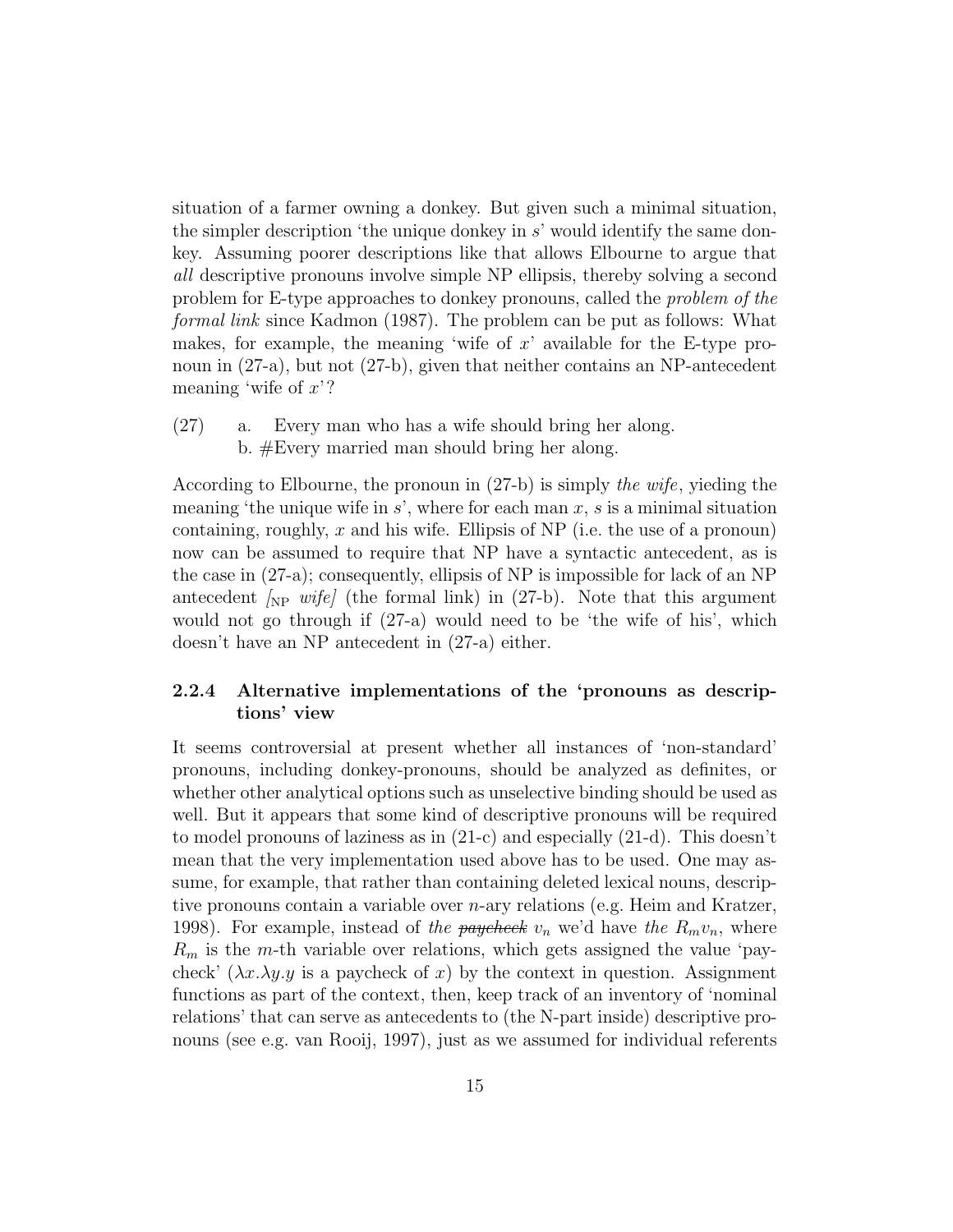above (including the possibility of ordering them by salience etc.). Going that route, one can also assume that the variable in question is indeed simply a function from e.g. people to (the intension of) their unique paycheck (Cooper, 1979); as a limiting case, instead of he the president in  $(21-c)/(22-a)$ one then simply has a variable expression  $he_n$  that is assigned the function from world/times or situations to the president at that world/time/situation as its value; sample logical forms are given in (28):

| (28) | a. [DP the [paycheck $v_n$ ]]        | NP ellipsis         |
|------|--------------------------------------|---------------------|
|      | b. $ {\rm p}_P{\rm the}   R_m v_n  $ | relational variable |
|      | c. $ _{\text{DP}} P_m v_n $          | functional variable |

These approaches may be empirically indistinguishable, especially if one spells out the theory of NP ellipsis along the lines of e.g. Merchant (2004), where ellipsis of a constituent  $\alpha$  is itself licensed by an operator that requires a silent anaphoric argument; that argument in turn must denote the same as  $\alpha$ . So deletion of, say, *paycheck* is licensed by virtue of an operator whose argument is a silent anaphoric pronoun that denotes the meaning of paycheck — effectively R from  $(28-b)$ .

#### 2.2.5 Bound pronouns as descriptions

Given that descriptive pronouns of some sort seem necessary, is it possible, on the other hand, to give up the idea that definite pronouns are variables ever, and use only descriptive pronouns? Referential anaphoric pronouns would simply be pronouns of laziness, cf. (21-a), but what about ordinary bound pronouns, as in (29)?

(29) Every girl played her trumpet.

There are two ways to achieve a bound pronoun interpretation here: The first uses the idea, introduced above, that *every girl* quantifies over pairs consisting of a girl and a situation, namely for each girl  $x$  the minimal situation containing  $x$ . Her in (29) is then interpreted as 'the unique girl in s', cf. (30-a). The second takes the pronoun to be something like 'the  $ID_n$ ' or 'the girl ID<sub>n</sub>', where for any n,  $[[D_n]]^{w,g} =_{def} \lambda x.x = g(n)$  (cf. Elbourne, 2005); thus, if n is bound by *every girl*, we get  $(30-b)$  as the meaning for  $(29)$ :

(30) a. for every girl x and minimal situation s containg girl x, s can be extended to a situation in which  $x$  plays the unique trumpet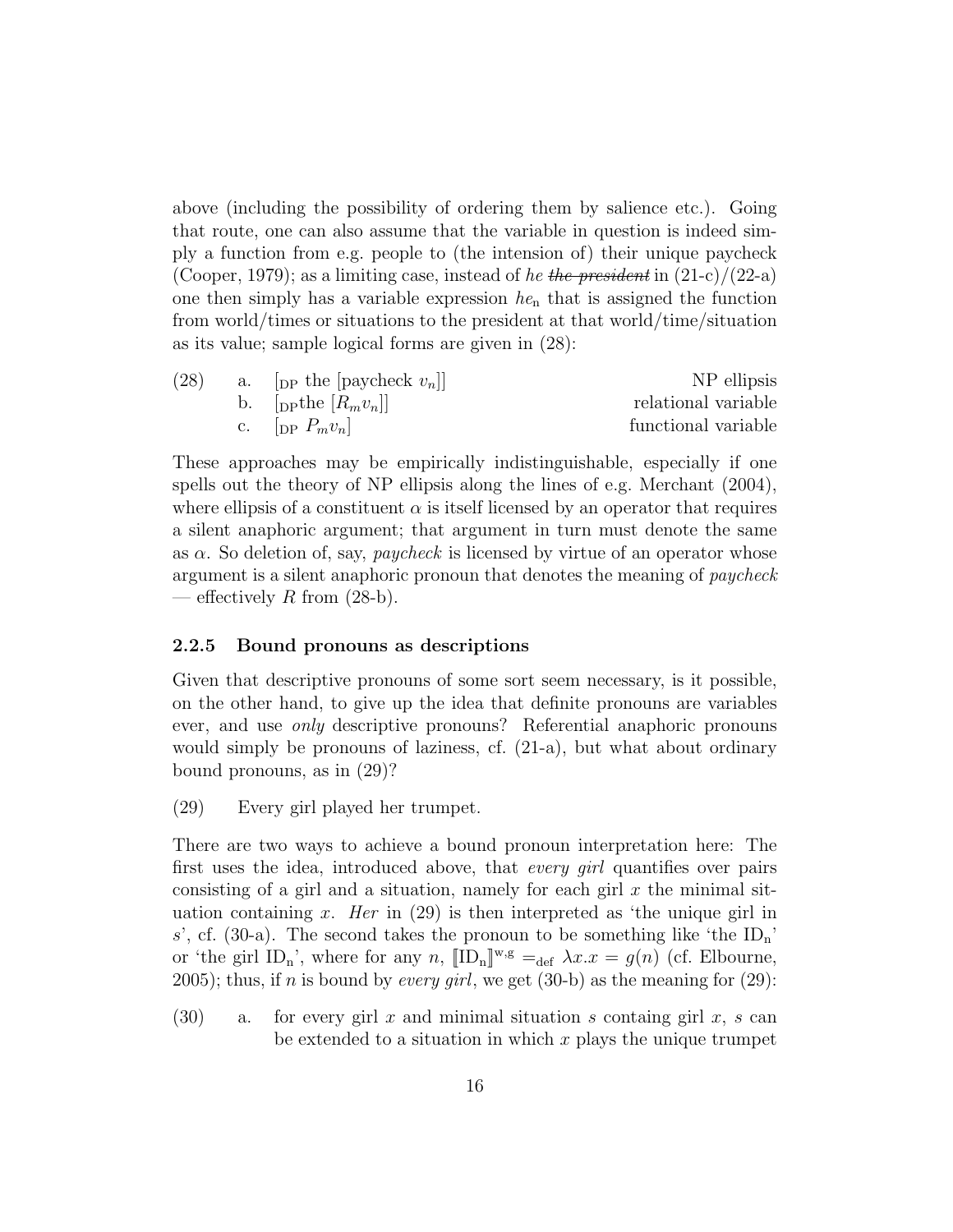of the unique girl in s

b. for every girl  $x, x$  played the unique trumpet of the unique  $y$ that is (a girl and) identical to  $x$ 

See Elbourne (2005, 2008) for discussion of these options and critical discussion.

# 3. Pronoun binding

In this section we discuss a particular implementation of the semantics and syntax of pronoun binding. For concreteness, we adopt the 'pronouns as variables' view, but mutatis mutandis, our discussion carries over to variable free treatments, as well as either of the adoptions of the 'pronouns as description' view to bound pronouns sketched in 2.2.5 above.

#### 3.1 Bound v. free pronouns

The clearest examples of bound pronouns are pronouns whose antecedents are non-referring expressions such as no one, every stork, fewer than two sopranos etc.:

(31) No soprano forgot her hat.

To achieve binding of her (by assumption an individual variable) by no so*prano*, we introduce a binding operator  $\beta$ , defined in (32), closely modelled on the z-operator from section 2.1.3, which binds any free occurrence of pronouns with a given index to the next open argument of a function (see Büring, 2005a, ch.3 for more on this rule and its pedigree). A logical form and derivation for (31) is then as in (33):

(32)  $\left[\beta_i \alpha\right] =_{\text{def}} \lambda x_e \left[\alpha\right]^{g[i \to x]}(x)$ 

(33) a. [[ no soprano] 
$$
\lbrack \beta_2 \rbrack
$$
 forgot  $\lbrack$  her<sub>2</sub> hat ]]]]

b. (i) [forgot her<sub>2</sub> hat]<sup>g</sup> = 
$$
\lambda y_e y
$$
 forgot  $g(2)$ 's hat

(ii) 
$$
\[\mathcal{B}_2 \text{ [forget her}_2 \text{ hat}]\]^\mathsf{g} = \lambda x_e.\text{[forget her}_2 \text{ hat}]^{g[2 \to x]}(x)
$$

$$
= \lambda x_e. [\lambda y_e. y \text{ forgot } g[2 \to x](2) \text{'s hat}](x)
$$

- $= \lambda x_e \cdot x$  forgot  $q[2 \rightarrow x](2)$ 's hat
- $=$   $\lambda x_e \cdot x$  forgot x's hat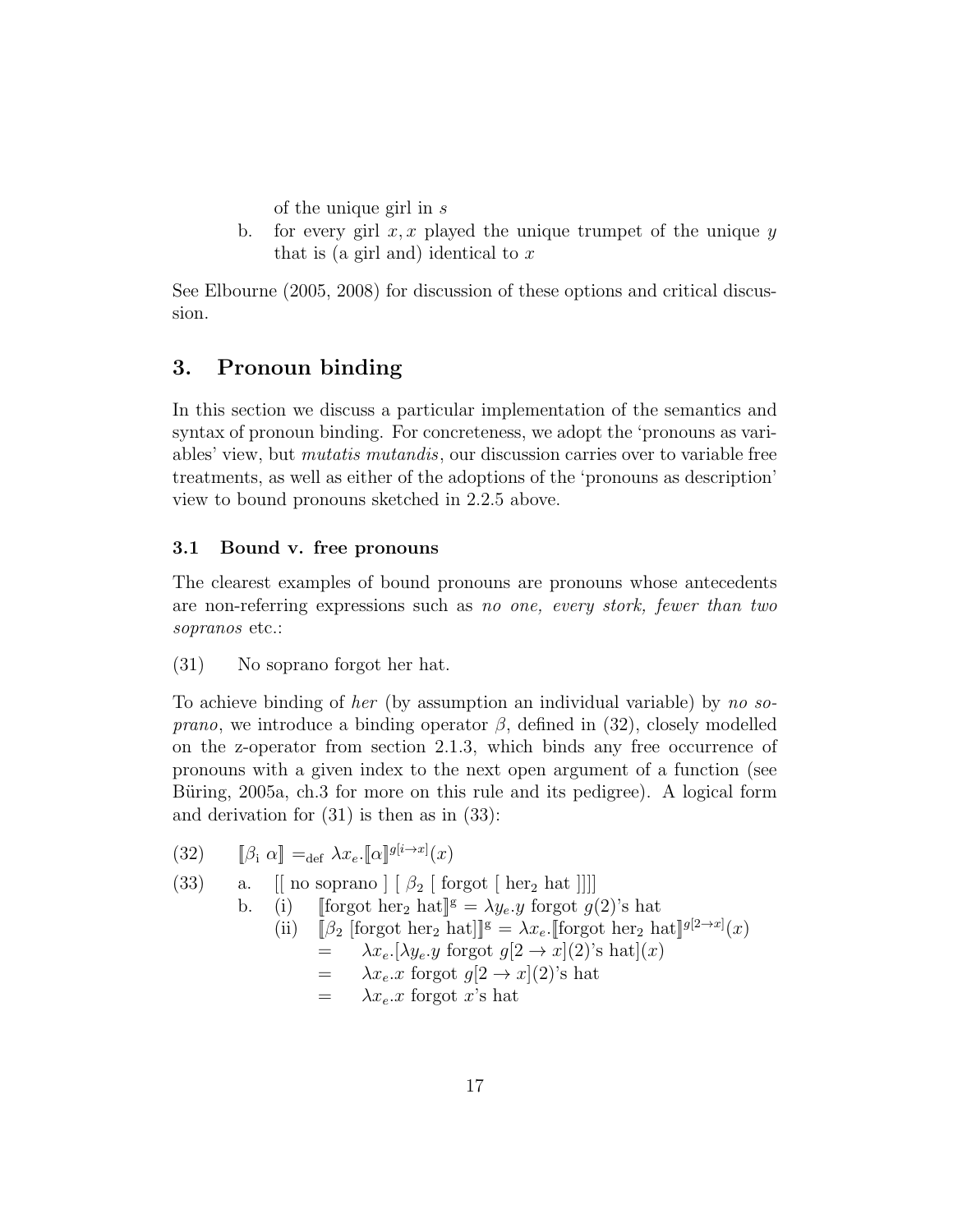#### 3.2 Structural conditions on pronoun binding

Rule (32) above imposes a structural condition on the binder–bindee relation: the bindee must be contained in the sister constituent to the binder; if this isn't the case,  $\beta$  applies vacuously. This corresponds to the syntactic condition that a binder must c-command its bindee ( $\alpha$  c-commands  $\beta$  if every node that dominates  $\alpha$  dominates  $\beta$ ,  $\alpha$  doesn't dominate  $\beta$  and  $\alpha$  isn't the root of the phrase marker).

There are two empirical generalizations we may try to tie to this ccommand requirement. First, the scope generalization: the putative binder has to be able to take scope over the pronoun position. Take  $(34)$ : every man in  $(34-a)$  can't scope over a schnapps (which would yield as many schnappses for us as there were men who left); unsurprisingly  $him$  in  $(34-b)$ can't be bound by every man either:

(34) a. Once every man left we drank a schnapps. b. Once every man left we talked about him.

But secondly, there are examples in which the putative binder clearly can take scope over the position in question, yet is unable to bind a pronoun therein; (35-a) can describe a scenario in which there are as many pictures as there are desks, but (35-b) can't mean that each picture showed the owner of the desk it was standing on:

- (35) a. A picture was standing on every desk. for every desk x, there is a picture y standing on  $x$ 
	- b. A picture of *its* owner was standing on *every desk*. not: for every desk x, there is a picture of x's owner on  $x$

It seems, then, that scoping over a pronoun's position is a necessary, but not a sufficient condition for binding that pronoun. In addition, the binder apparently has to sit in the position where it receives it's thematic role. Call this the a(rgument)-command generalization; for example, the adjunct DP every desk in  $(35)$  can scope over the matrix subject (say via a covert movement step to a scope position), but it is unable to bind into the subject from that (non-thematic) position.

Wh-movement patterns analogously: Even within its overt c-command domain a wh-expression can only bind pronouns in positions lower than its original thematic position (the so-called weak cross-over effect: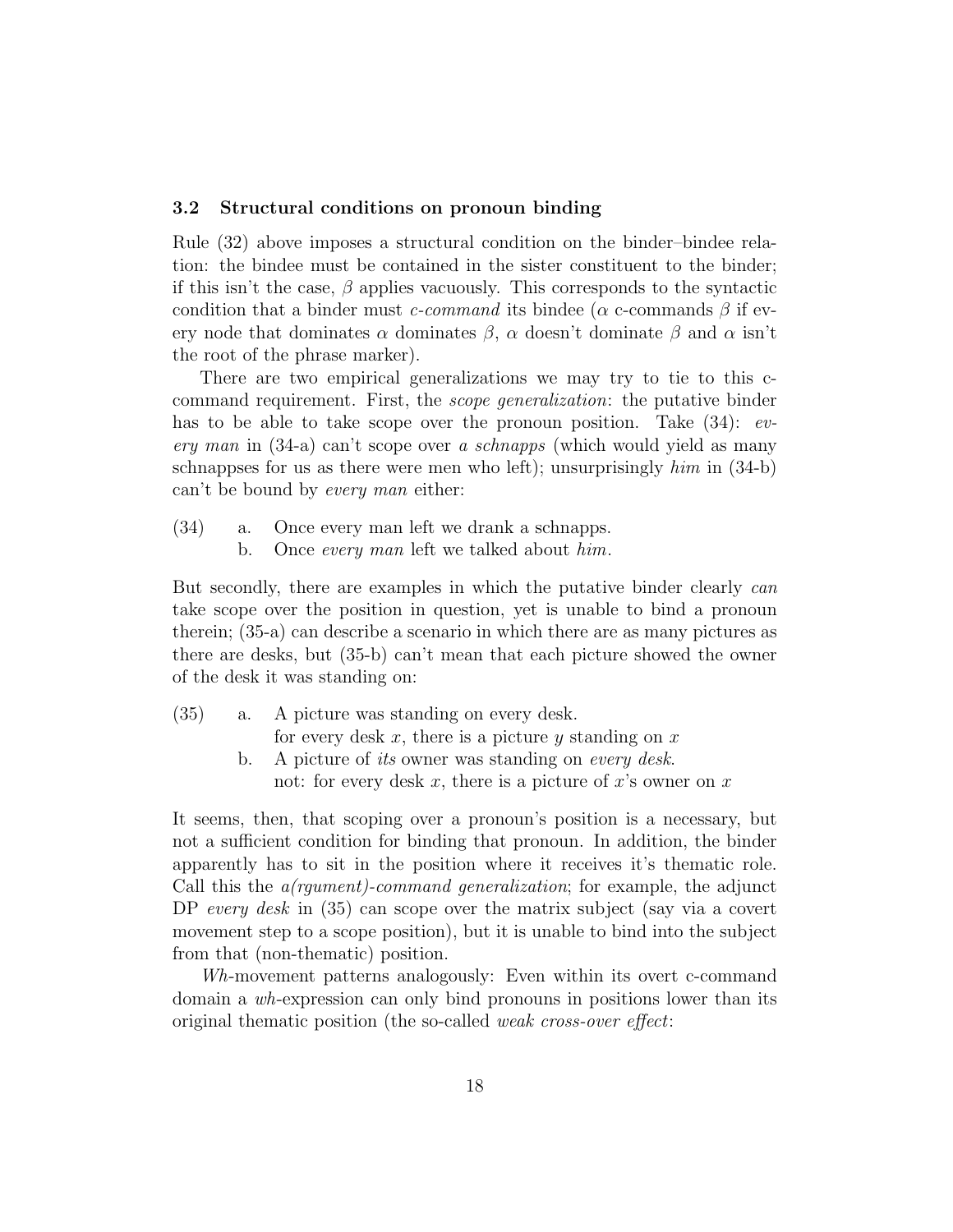- (36) a. Who did you tell that he won? for which  $x$  is it true that you told  $x$  that  $x$  won?
	- b. Who did his father tell that Mary won? not: for which x is it true that x's father told x that Mary won?

Assuming the generalization to be correct, the c-command requirement on binding imposed by the semantics of  $\beta$  in (32) is too lenient. We need to stipulate in addition that  $\beta$  cannot be adjoined to positions that are created by wh-movement or covert scoping movement; it can only apply to lexical predicates (cf. again the z-rule in 2.1.3, as well as Büring, 2004, and 2005a, ch.4).

There are, however, notorious counter-examples to the a-command requirement, such as binding out of DP and binding by an object into an adjunct (often collectively called indirect binding):

- (37) a. Whose mother loves him?
	- b. Every senator's portrait was on his desk.
	- c. Somebody from *every city* despises  $it/its$
	- d. We will drink no wine before its time.

In keeping with the scope generalization, the binders in (37) can take semantic scope over the pronoun positions: in (38) for example, an indefinite in the place of the pronoun in (37-b) takes scope below the universal (there are as many glasses of schnapps as there are senators):

(38) Every senator's portrait sat next to a glass of schnapps.

But clearly, every senator in (37-b) receives its thematic role within the subject DP, from where  $\sim$  according to the a-command generalization  $\sim$  it shouldn't be able to bind the pronoun.

Analyzing these examples then involves two steps: First, let the binders scope over the pronoun position, presumably by whatever scoping mechanisms one employs in (35-a). Second, explain why such scoping results in a configuration that allows binding, unlike in (35-b). This has been done in at least three different ways in the literature: First, by refining the definition of a position from which binding is possible (the a-command condition) to include derived scope positions of the kind found in (37), but not (35-b) (Shan and Barker, 2006; Higginbotham, 1983; May, 1988). Second, by replacing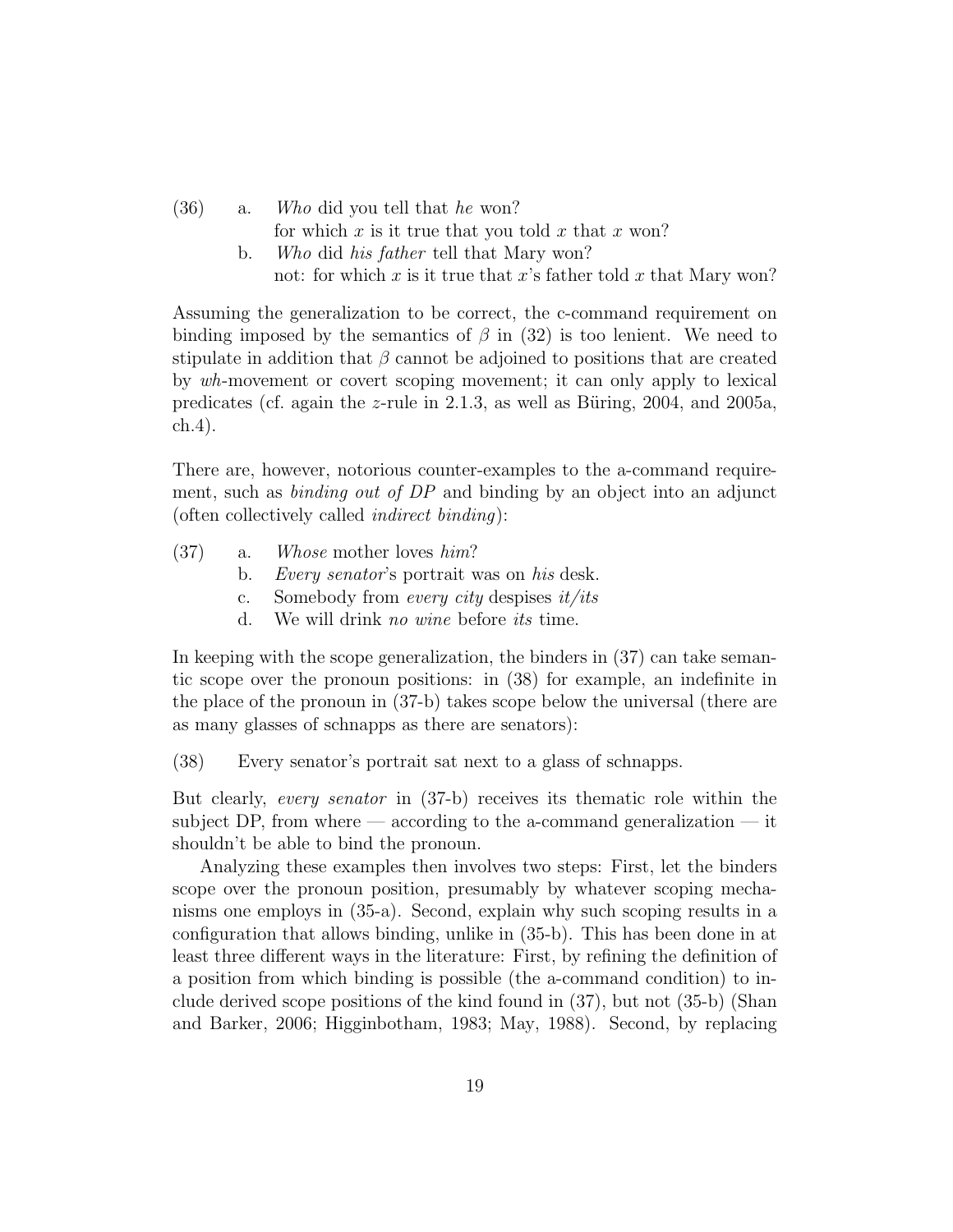the c-command condition by one that allows the quantified DPs in (37) to bind from their surface, thematic position (Hornstein, 1995). And third, by assuming that there is no binding relation between the quantified DP and the pronoun, but rather that the pronoun is an E-type pronoun whose argument is bound by the DP that c-commands the pronoun; (37-c) for example, would get be analyzed roughly as  $(39)$  (see Büring, 2004, for details):

(39) for every city x, some person y from x despises [it the city (y is from)]

#### 3.3 Binding v. coreference

In section 1.3 we asked whether the relation between *Claudia* and her in  $(13-c)$ , repeated here, is binding, or mere coreference; we can now spell these options out as in  $(40-a,b)$ :

(40) Claudia knows her password.

| a. Claudia $\beta_2$ [knows her <sub>2</sub> password] | (binding)                  |
|--------------------------------------------------------|----------------------------|
| Claudia knows her <sub>2</sub> password                | $(coref.: g(2) = Claudia)$ |

(40-a) and (40-b) yield the same truth conditions. But in other cases, the two readings can be teased apart, for example by making the antecedent an associated focus (here and henceforth I will write e.g.  $her_{2=Claudia}$  to abbreviate that 2 is a free index which is assigned the value Claudia by the assignment function):

- $(41)$  I only want CLAUdia<sub>F</sub> to know her password.
	- a. I only want Claudia<sub>F</sub>  $\beta_2$  [ to know her<sub>2</sub> password ] (binding) 'C. should know her own password, no one else should know theirs.'
	- b. I only want Claudia<sub>F</sub> to know her<sub>2=Claudia</sub> password (coreference) 'Claudia's password should be known to Claudia only.'

If her is bound to *Claudia* as in  $(41-a)$ , it will co-vary with the focus alternatives to Claudia, yielding the meaning paraphrased. If pronoun and name merely corefer, as in (41-b), the pronoun's referent is constant for all focus alternatives, as indicated in the second paraphrase. Clearly, these two readings are truth-conditionally different. Since both readings are available for sentence (41), we can conclude that both binding and coreference are possible between names (indeed all referring DPs) and pronouns anaphorically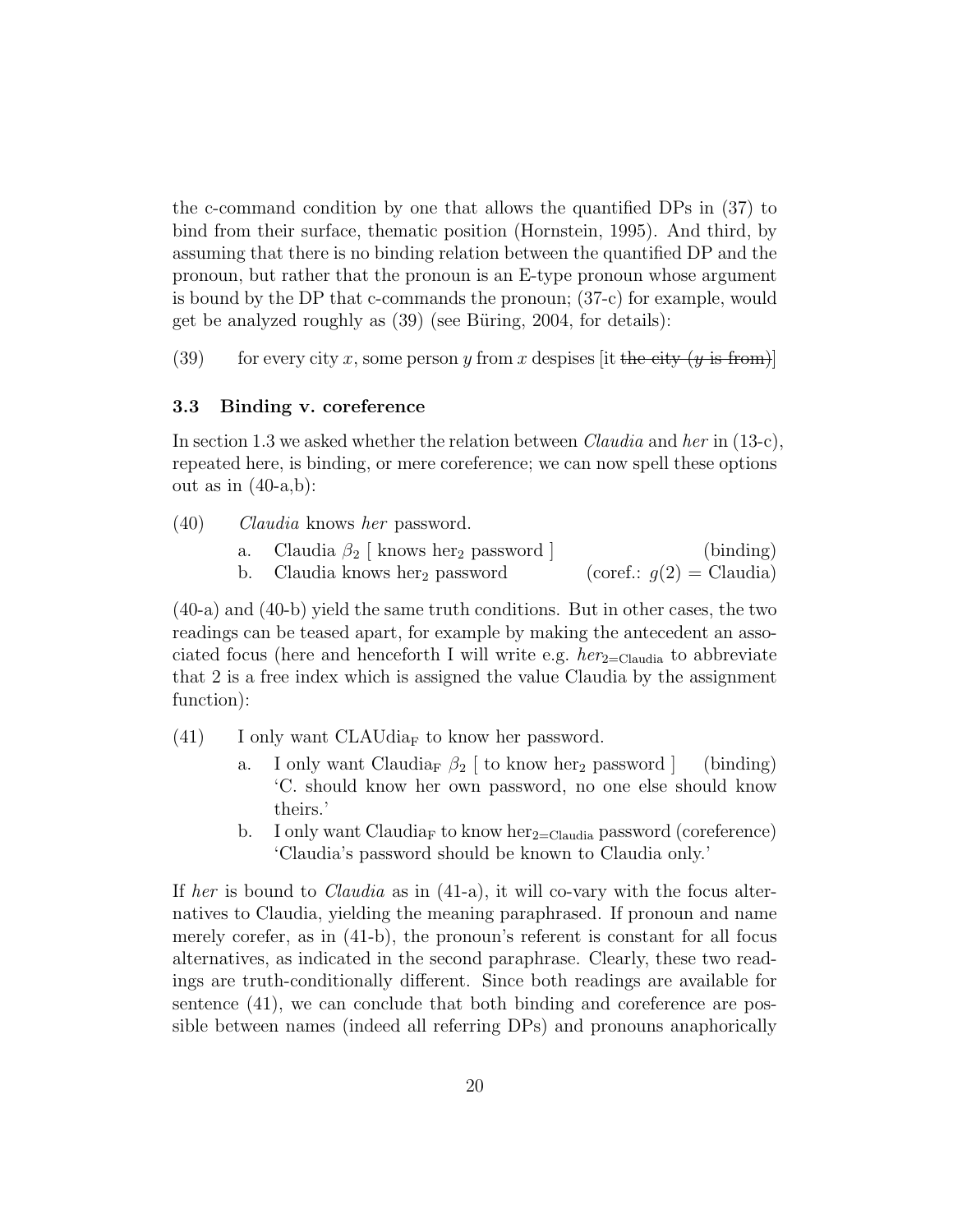related to them.

It has been argued, however, that *ceteris paribus*, binding is preferred over coreference, or more precisely, that configuration (42-a) is preferred over  $(42-b)$  if the resulting interpretation is the same (see Büring, 2005b, for a more precise statement and discussion):

- (42) Binding is Preferred: (42-b) is ungrammatical ('blocked') if (42-a) yields the same interpretation.
	- a.  $\ldots DP$ <sup>'</sup>i  $\beta_j \ldots DP_j$ b.  $...DP'_i...DP_i$

(Note that DP' in (42-a,b) may itself be bound by a higher DP", in which case the relation between DP' and DP in (42-b) wouldn't be one of coreference, but of 'co-binding'. The claim is that coreference as well as co-binding are 'blocked' wherever binding as in (42-a) is possible.)

But how can we know which of two semantically equivalent representations an unambiguous sentence has? At least two phenomena have been argued to be probes into this question: Reinhart (1983), and following her Heim (1993), argue that Binding Condition violations (see section 5. below) occur only with binding, not coreference. For example, (43) is acceptable despite what appears to be a Condition B violation, but only on a reading where him corefers with *John* (LF  $(43-a)$ ), rather than being bound by it (Binding Condition B, roughly, prohibits non-reflexive pronouns from being coreferent with a higher coargument, such as the subject in  $(43)$ :

- (43) (Not many people voted for John. In fact,) only JOHN voted for him.
	- a. only  $John_F$  voted for  $him_{1=John}$ 'no one but John voted for John'
	- b. \*only John<sub>F</sub>  $\beta_1$  voted for him<sub>1</sub> 'no one but John voted for themselves'

This suggests, the argument goes on, that Binding Condition B ignores the coreferent construal in (43-a), but renders ungrammatical the local binding in (43-b). But if coreference can 'circumvent' Binding Conditions, how come sentences with two referring DPs ever violate them? Why, that is, is (44) ungrammatical (with  $\lVert \text{him} \rVert = \text{John}$ ), if LF (44-b) is not in violation of Binding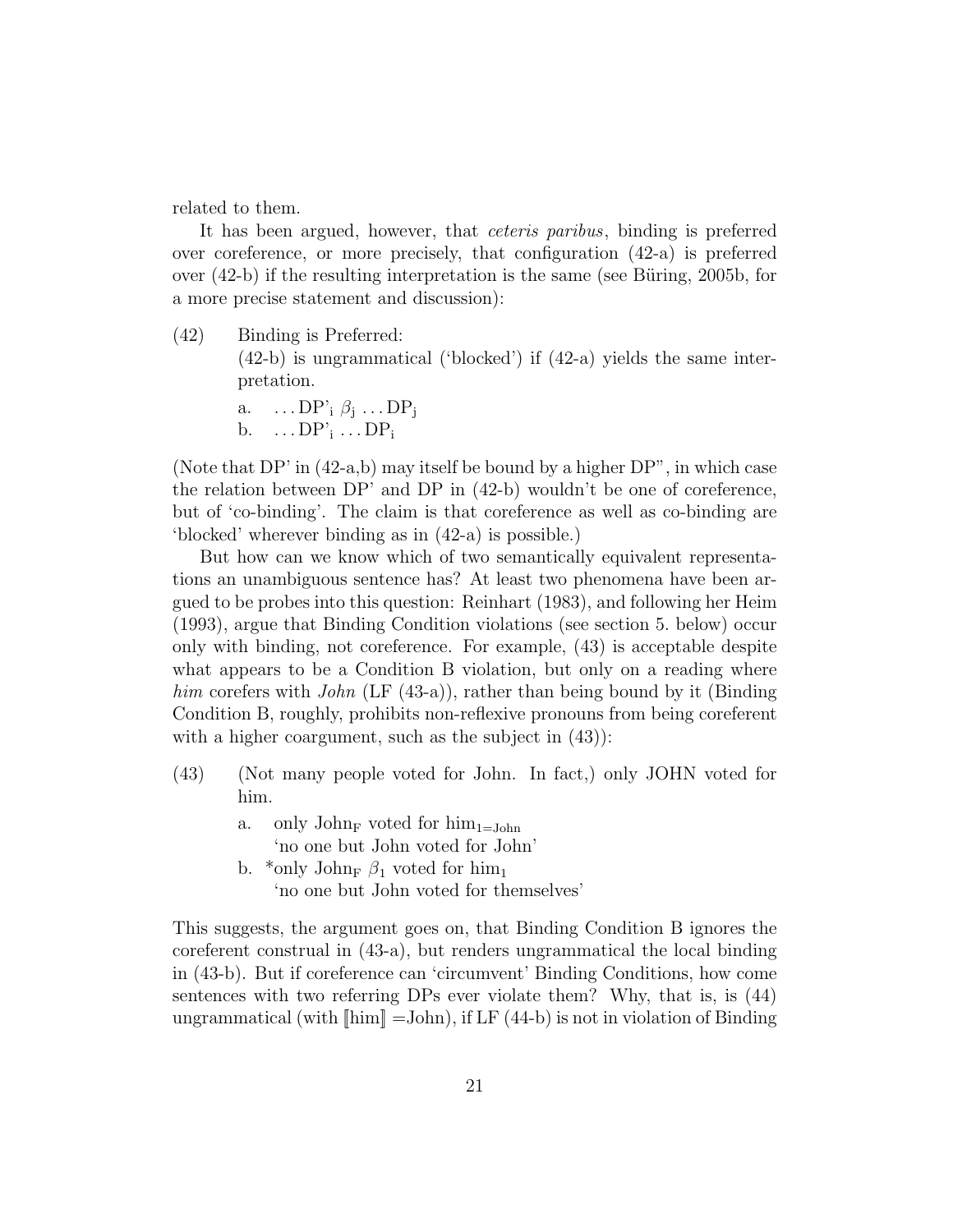Condition B ( $L$ (ogical)  $F$ (orm)s are those syntactic representations that are interpreted by the semantic rules)?

- $(44)$  \* John voted for him.
	- a. \*John  $\beta_1$  voted for him<sub>1</sub>
	- b. \*John voted for  $\lim_{l=John}$

The answer Reinhart and Heim suggests is that (44-a), an instance of (42-a), binding, blocks, and thereby renders ungrammatical, (44-b), an instance of (42-b), coreference (since both have identical interpretations). And (44-a) in turn is ruled out as a Condition B violation (see Büring,  $2005b$ , for detailed discussion of this argument).

The second argument for something like (42) comes from the discussion of 'Dahl's puzzle' in (Fox, 2000, ch.4). It is based on the premise that sloppy identity in VP-ellipsis requires 'parallelism' in binding. Thus his in the elided VP in (45) can be bound by Bob (yielding the sloppy reading) because the corresponding his in the antecedent is bound by the corresponding subject John:

 $(45)$  John said his name, and Bob did say his name, too.

Dahl's puzzle goes like this: Why can't (46) report the following two statements: John: 'I'll pay for my drinks'; Bill: 'John will pay for my drinks, too'?

(46) John says he will pay for his drinks. Bill does, too.

To get to this reading, we would need the following LF:

(47) John  $\beta_1$  says he<sub>1</sub> will pay for his<sub>1</sub> drinks. Bill  $\beta_3$  does say that he<sub>2=John</sub> will pay for his<sub>3</sub> drinks, too

 $His<sub>3</sub>$  is bound, sloppily as it were, to *Bill*, which, by assumption, requires his<sub>1</sub> to be bound in structurally parallel fashion by *John*. But that means that  $he_1$  and his<sub>1</sub> in the first conjunct are both bound by *John*, an instance of (42-b), illegitimately so, since the same interpretation could have been achieved by  $he_1$  binding  $his_1$  as in (48), an instance of (42-a).

(48) John  $\beta_1$  says he<sub>1</sub>  $\beta_2$  will pay for his<sub>2</sub> drinks

Since (48) is the only proper LF for the first conjunct in (47), parallelism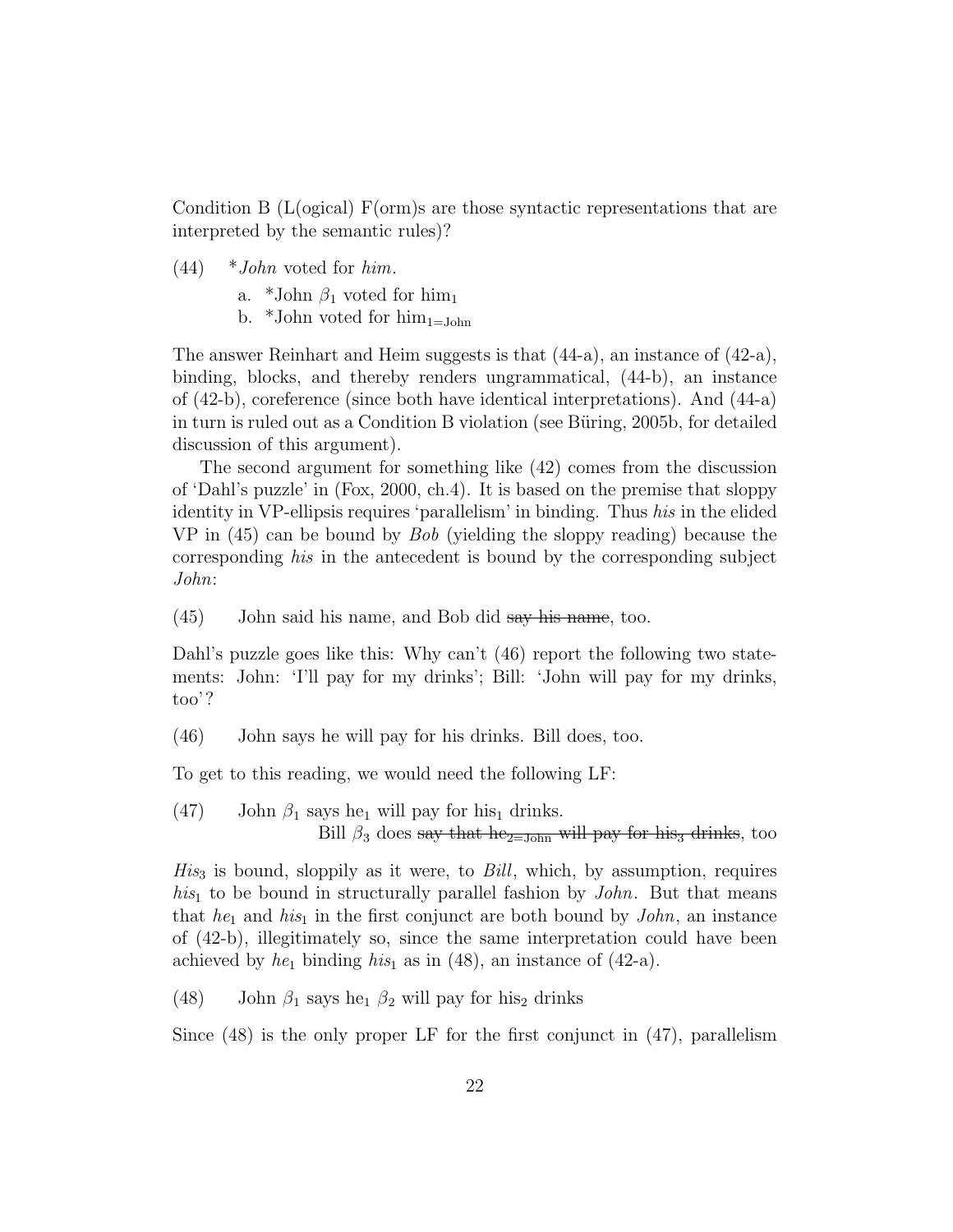|               | <b>SINGULAR</b> | PLURAL   | <b>DUAL</b>   | <b>PAUCAL</b> |
|---------------|-----------------|----------|---------------|---------------|
| 1st exclusive |                 | 'eimami  | <i>e</i> irau | eitou         |
| 1st inclusive | vau             | 'eta     | eetaru        | etatou        |
| 2nd           | i'              | emunuu   | emudrau       | 'emudou       |
| 3rd           | ea.             | $(i)$ ra | $(i)$ rau     | $(i)$ ratou   |

Table 1: Boumaa Fijian cardinal pronouns (Dixon, 1988, pp.54f)

makes it impossible for his in the second conjunct of  $(47)/(48)$  to be directly bound to  $Bill$ , explaining Dahl's puzzle (cf. Fox, 2000; Büring, 2005b).

### 4. Pronominal content

#### 4.1 Semantic features on pronouns

The most common semantic information encoded in pronouns are person, number, and gender or class. Generally, this information does not contribute to the assertive or at-issue content of an utterance: If I point to a boy saying If she is in your class, she's skipping school right now, what I am saying is not true — or false, for that matter — but infelicitous. This can be modelled by making features like human, male, singular etc. presuppositions of pronouns:

(49) [she<sub>i</sub>]<sup>g</sup> =  $g(i)$  if  $g(i)$  is a singular female, undefined otherwise

An utterance of a sentence containing a free occurrence of  $she<sub>7</sub>$ , then, will only be defined if the context provides an assignment function that maps 7 onto a single female individual.

Which values the features person, number and gender/class can take differs from language to language. For example, besides the familiar singular and plural, Boumaa Fijian has dual pronouns (denoting groups of two) as well as *paucals* (groups of more than two, but not many), cf. table 1.

Since the number of properties expressed by pronouns cross-linguistically is limited, we can think of them as privative syntactic features as in (50), given with their obvious interpretations:

(50) a. 
$$
[[\text{SINGULAR}]] = \lambda x_e \cdot x
$$
 is an atomic individual

b.  $\llbracket$ [FEMININE]] =  $\lambda x_e.x$  is female

- c.  $[[1s]!] = \lambda x_e \cdot x$  is (a group containing) the speaker
- d.  $[[2ND]] = \lambda x_e \cdot x$  is (a group containing) the addressee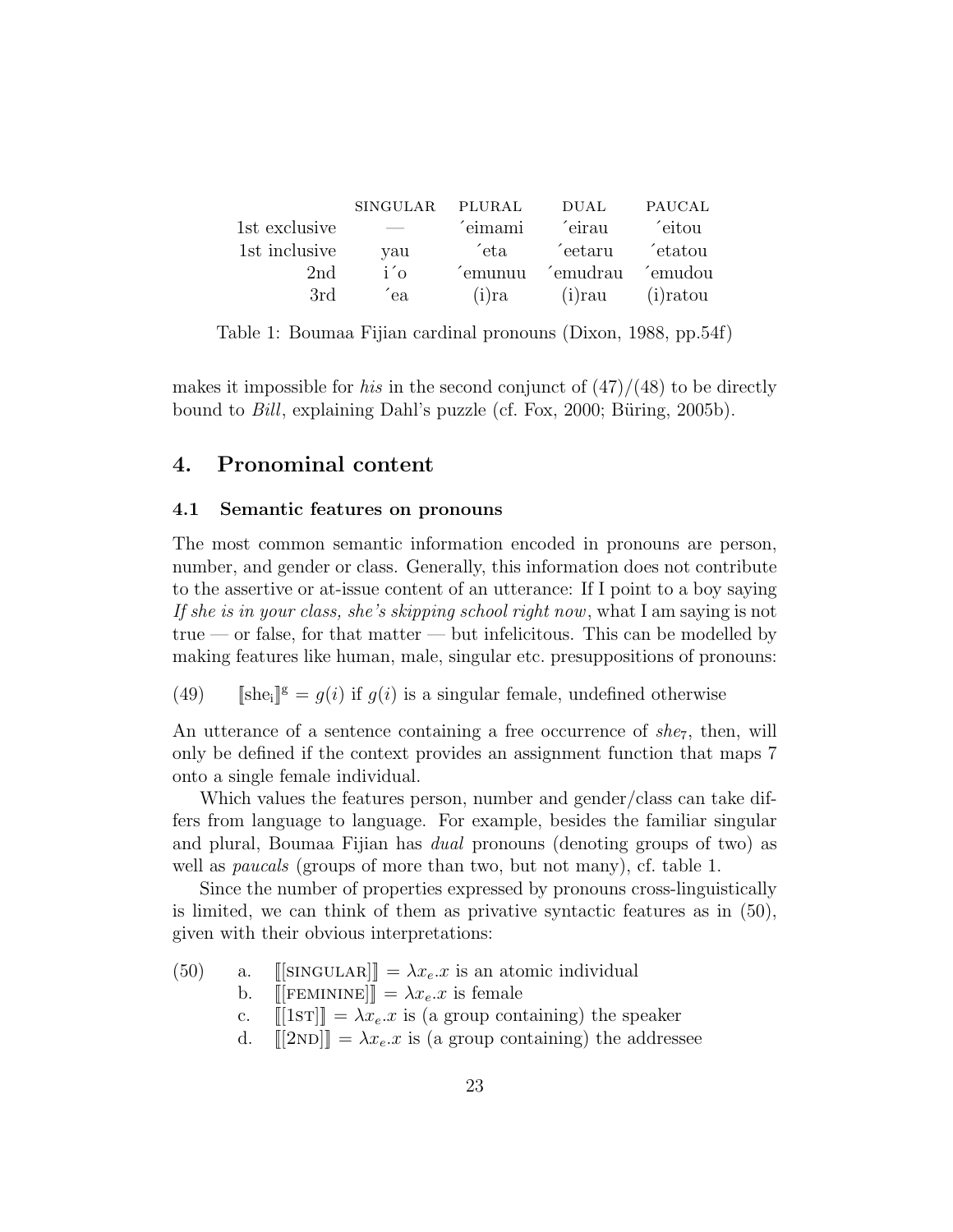On the 'pronouns as variables' view, the interpretation of a pronoun is now as in (51-a); (51-b) does the same for a variable-free system; on the 'pronouns as descriptions view', we can simply assume that these features are adjoined to the elided NP as in (52):

- (51) Let  $\alpha$  be a definite pronoun with index i and features  $F_1$  through  $F_n$ , then for all assignments g
	- a.  $\lbrack \lbrack \alpha \rbrack^g = g(i)$  if  $g(i) \in \lbrack \lbrack \text{F}_1 \rbrack$  ...  $\lbrack \lbrack \text{F}_n \rbrack$ , undefined otherwise
	- b.  $\llbracket \alpha \rrbracket = \lambda x.x$ , if  $x \in \llbracket \mathrm{F}_1 \rrbracket$ ...  $\llbracket \mathrm{F}_n \rrbracket$ , undefined otherwise
- (52)  $[p_P \text{ pron}] = [\text{ the } [F_1 \text{ } [\dots \text{ } F_n \text{ NP}]]]$

Pronoun types such as the inclusive first person plural (referring to a group containing (at least) speaker and addressee) can be modelled by combining more basic features, e.g. [1st] and [2nd]. Other pronoun types, such as logophoric pronouns may require additional refinements of this machinery (see article 68: Indexicality and Logophoricity).

The inventory of features necessary also depends on theoretical choices. It has, for example, been argued that certain unmarked properties, for example masculine, 3rd, and plural should not be represented by features in their own right, but rather just as the absence of other features, i.e. the pronoun they would simply be completely unspecified. The grammar then imposes a requirement that any referent be referred to by an expression that is as semantically specific as possible, leaving third person plural as the default for which there are no features. This might also explain why, for example, such less specified forms can be used to avoid, say, gender specification, as in no one brought their homework.

It has been observed, though, that sometimes grammar appears to 'ignore' features even on more specific pronoun forms. For example, (53) has a natural reading on which it entails that other people did their own homeworks (not the speaker's) (Irene Heim, unpubl. notes; discussed e.g. in Rullman, 2004):

(53) Even I did my homework.

In other words, (53) asserts that the property denoted by  $\beta_i$  did my<sub>i</sub> homework applies to individuals that are not the speaker. But if the pronoun  $my_i$  is defined only if  $g(i)$  is or includes the speaker, this reading should be impossible. This dilemma could be avoided if we assume that features on bound pronoun aren't interpreted, but simply grammatically inherited from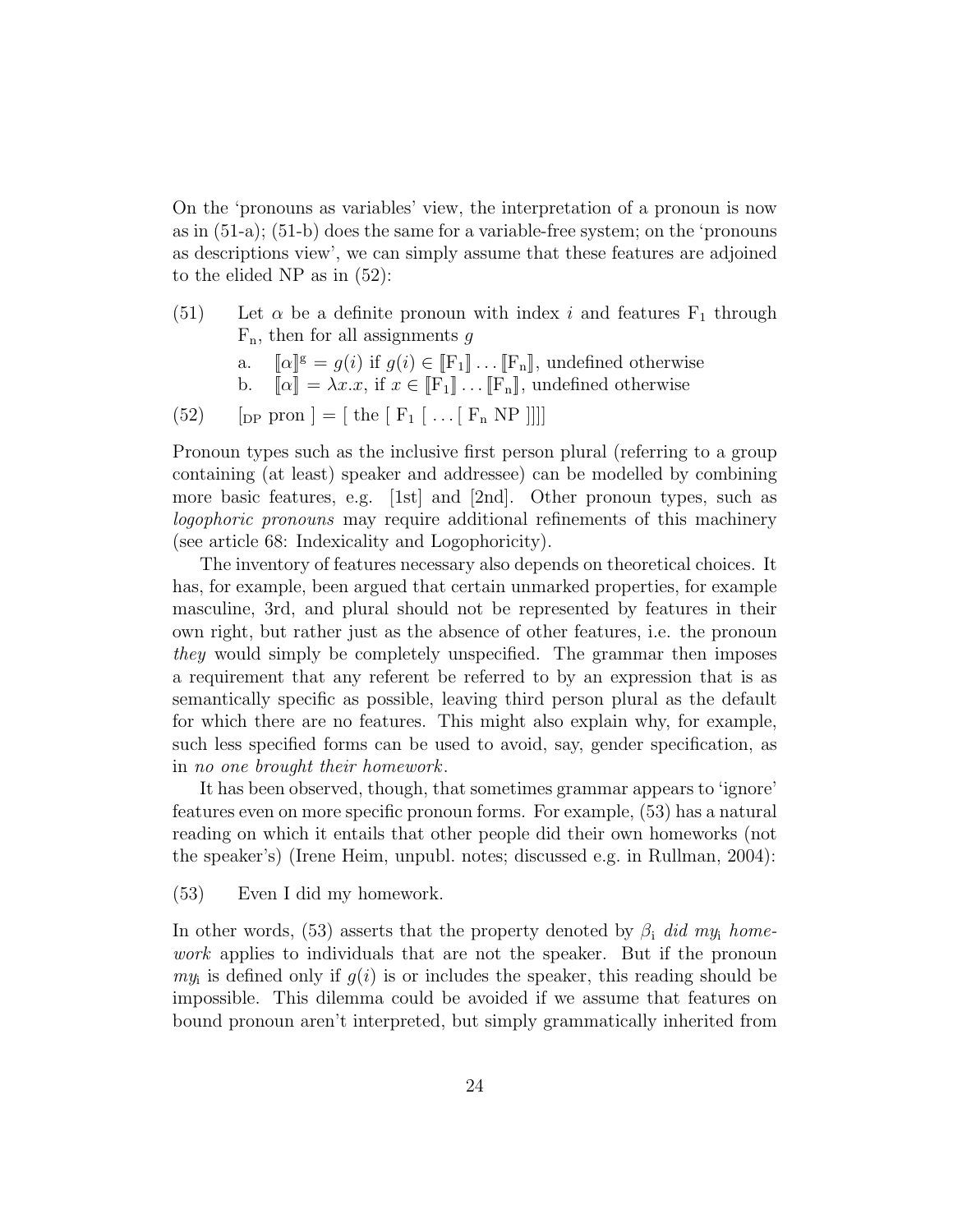the antecedent (i.e. the pronoun is a bona fide unrestricted variable). Of course, since features evidently are interpreted on free pronouns (anaphoric as well as deictic), we'd have to say that features are interpreted as indicated above on free pronouns, but can be semantically inert on bound pronouns.

#### 4.2 Plural pronouns

So far we assumed the denotation of a plural pronoun to be the same as that of a plural name like the Kennedies or plural definite DP the boxes. Concretely, all of these denote plural individuals, or pluralities, for short, which are themselves in the domain of individuals (type e; see article 48: Mass nouns and plurals). The assignment function then has to assign a plurality to the index  $i$  on a plural pronoun, lest the presupposition encoded by the feature **PLURAL** be violated.

Like singular pronouns, plural pronouns can be referring or bound. Interestingly, looking at bound plural pronouns we find cases in which a plural pronoun can have *split antecedents* (P. Schlenker p.c.; Rullman, 2004; Büring, 2005a, sec.9.3.3):

(54) Every boy has asked some girls if they could go out on a date.

The reading we are interested in here is one were each boy asked some girl: 'Can the two of us go out on a date?' To represent this reading we have to allow for the pronoun they to be bound simultaneously by every boy and some girl. An LF that expresses this reading is given in (55), assuming a rule like (56) to replace (14):

- (55) every boy  $\left[\begin{array}{c} \beta_1 \end{array}\right]$  has asked some girl  $\beta_2$  [ if they<sub>1,2</sub> could go on out on a date ]]
- (56) [[they<sub>i,j,...n</sub>]<sup>g</sup> = the smallest group  $X \in D_e$  s.t.  $g(i), g(j), \ldots g(n)$  are all (possibly improper) parts of X

At an extreme, (56) allows for a pronoun to bear a distinct index for every atomic individual that is part of the pronoun's denotation, but nothing requires this; a plural pronoun can also bear a single index, as before, which is then mapped onto a group of arbitrary cardinality, or any combination of 'singular' and 'plural' indices.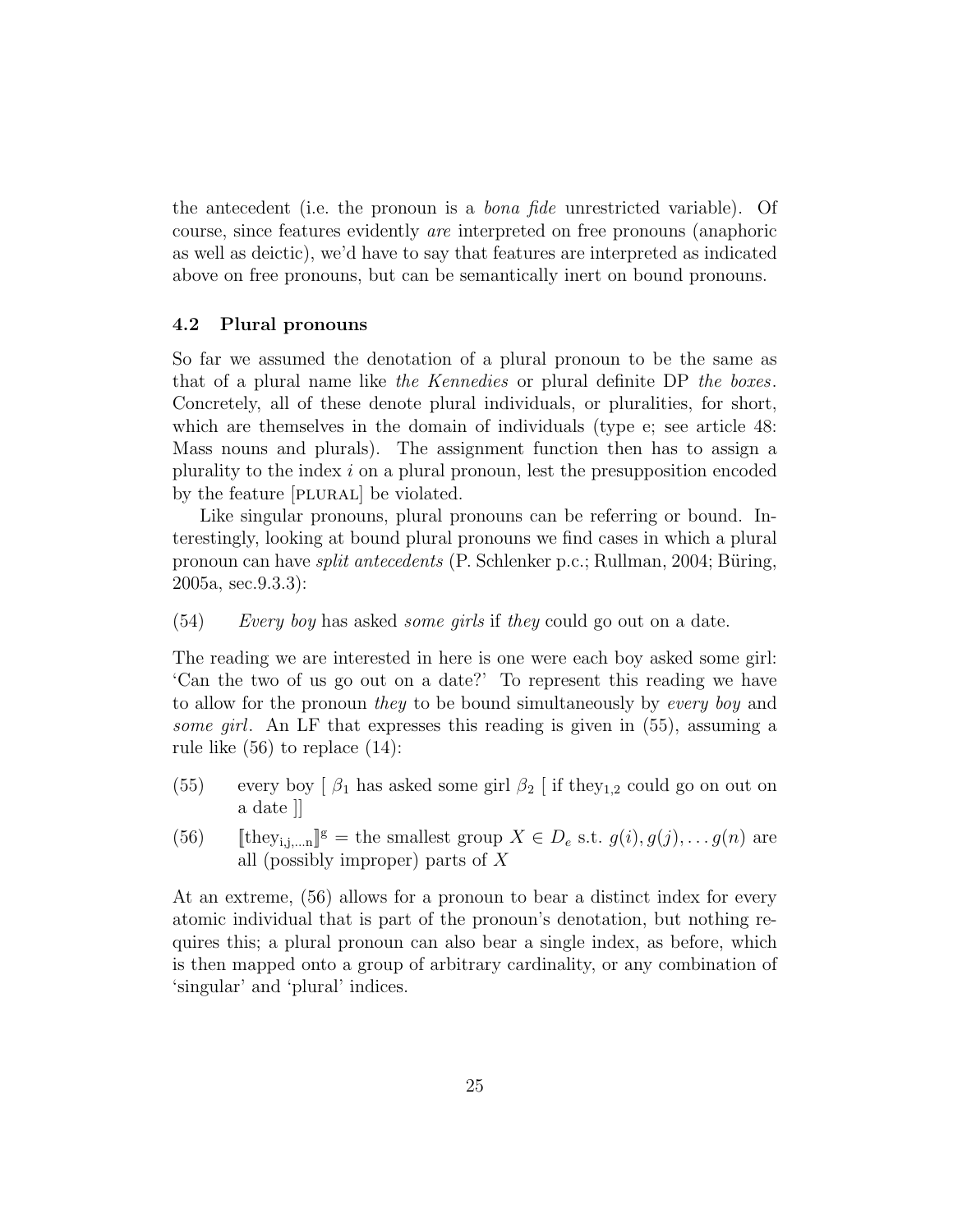#### 4.3 Reciprocal pronouns

A particular exotic subcase of plural pronouns are reciprocals. The truth condition for a simple reciprocal sentence are easily stated:

(57)  $\mathbb{A}$  and B R-ed each other  $\mathbb{I} = 1$  iff  $\mathbb{R} \mathbb{I} (\mathbb{A} \mathbb{I}) (\mathbb{B} \mathbb{I})$  and  $\mathbb{R} \mathbb{I} (\mathbb{B} \mathbb{I}) (\mathbb{A} \mathbb{I})$ 

But what meaning to assign to each other to derive (57)? And how does this recipe generalize to cases of more than two? Starting with the second question, strong reciprocity seems an appropriate generalization in cases such as (58) ( $\sqsubseteq_A$  stands for 'be an atomic part of'; recall that we treat pluralities as individuals, not sets of individuals):

(58) The suspects knew each other. 'each suspect knows all the other suspects, and is known by them'  $\forall x, y \sqsubseteq_A X[x \neq y \rightarrow R(y)(x)]$  (strong reciprocity)

But weaker notions such as weak reciprocity and chaining seem to be required in other instances:

- (59) The contestants killed each other. 'each killed one of the others, and was killed by one of them'  $\forall x \sqsubseteq_A X, \exists y, z \sqsubseteq_A X[y, z \neq x \land R(y)(x) \land R(x)(z)]$  (weak reciprocity)
- (60) The children followed each other into the room. 'each child follows, or is followed by, one of the other children'  $\forall x \sqsubseteq_A X, \exists y \sqsubseteq_A X[y \neq x \land [R(y)(x) \lor R(x)(y)]$  (chaining)

While these notions of reciprocity become successively weaker, it seems problematic to just find the weakest meaning and assume that to be the meaning of reciprocal sentences. For example (58) seems intuitively false if among suspects A–D, A knows B, B knows C, C knows D, but no one else knows anyone (a possible chaining scenario); similarly if A and B know each other, as do C and D, and no one else (a weak reciprocity scenario). This leads Dalrymple et al. (1998) to the Strongest Meaning Hypothesis: Each reciprocal sentence has to be interpreted using the strongest reciprocal relation applicable in its case. What constitutes the set of applicable relations, though, is unclear. Why, for example, do we judge These two women gave birth to each other to be false if said of a mother-daughter pair, although they meet chaining, and biologically, no stronger reciprocal relation could possibly hold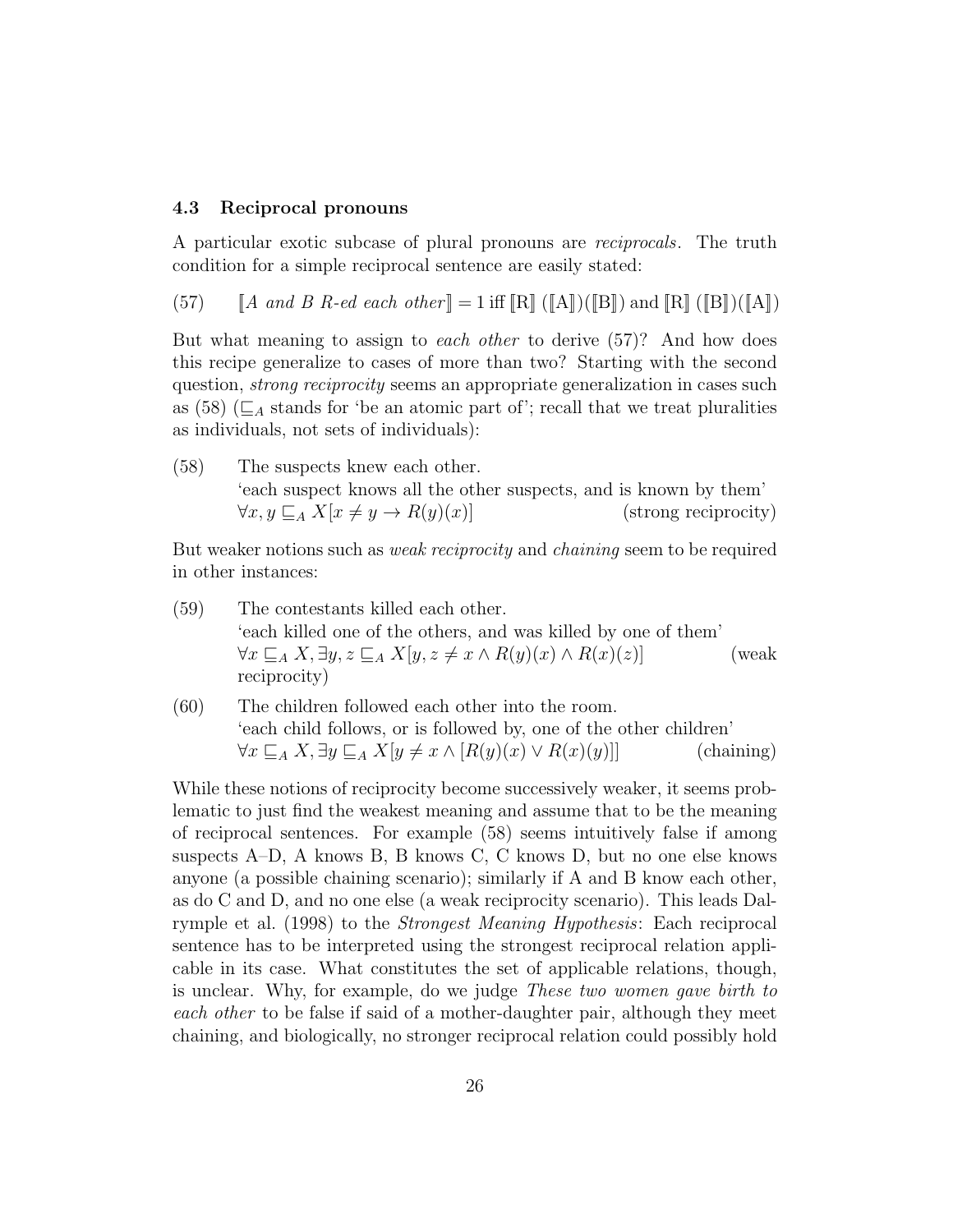between them?

Turning to the first question above, the easiest way to think of the meaning of the reciprocal itself is as a function that maps a relation onto a property of (plural) individuals. This is illustrated (for the case of strong reciprocity) in (61):

(61) [R each other] = 
$$
\lambda X_e \forall x, y \sqsubseteq_A X[x \neq y \rightarrow R(y)(x)]
$$

However, each other does not always apply locally to a relation, as for example if it occurs within a complex DP, (62-a), or with a long-distance antecedent as in (62-b):

(62) a. They read each other's biographies. b. Fred and Sarah are convinced that they can beat each other.

(One may think that the antecedent for each other in (62-b) should be they rather than Fred and Sarah, but inspection of the truth conditions shows that they denotes an atomic individual here, hence cannot antecede each other; see Heim et al., 1991)

The predicates corresponding to R in  $(61)$  in these cases are  $(63-a,b)$ , respectively:

(63) a.  $\lambda x \lambda y \cdot y$  read x's bibliography b.  $\lambda x \lambda y \cdot y$  is convinced that y can beat x

But neither of these correspond to a constituent that would likely be the sister of *each* other.

If we instead try to interpret each other as a term, we have to give it two indices, which are bound to the plural antecedent (the range) and the distributed part of it (the *contrast*), respectively:

(64) [[each other<sub>r,c</sub>]<sup>g</sup> = the biggest plurality X such that X is a part of  $g(r)$  and  $g(c)$  is not a part of X; defined only if  $g(c)$  is a part of  $g(r)$ 

For any assignment g, any two pluralities  $X = g(r)$  and  $Y = g(c)$ , each *other<sub>r,c</sub>*, if defined, will denote X-Y, i.e. those X that are not part of Y. (65) gives representative LFs for some reciprocal sentences, using a silent each, which we call DIST, defined in  $(66)$ :

(65) a. the suspects  $\beta_1$  [DIST  $[\beta_2$  [knew each other<sub>1,2</sub> ]]]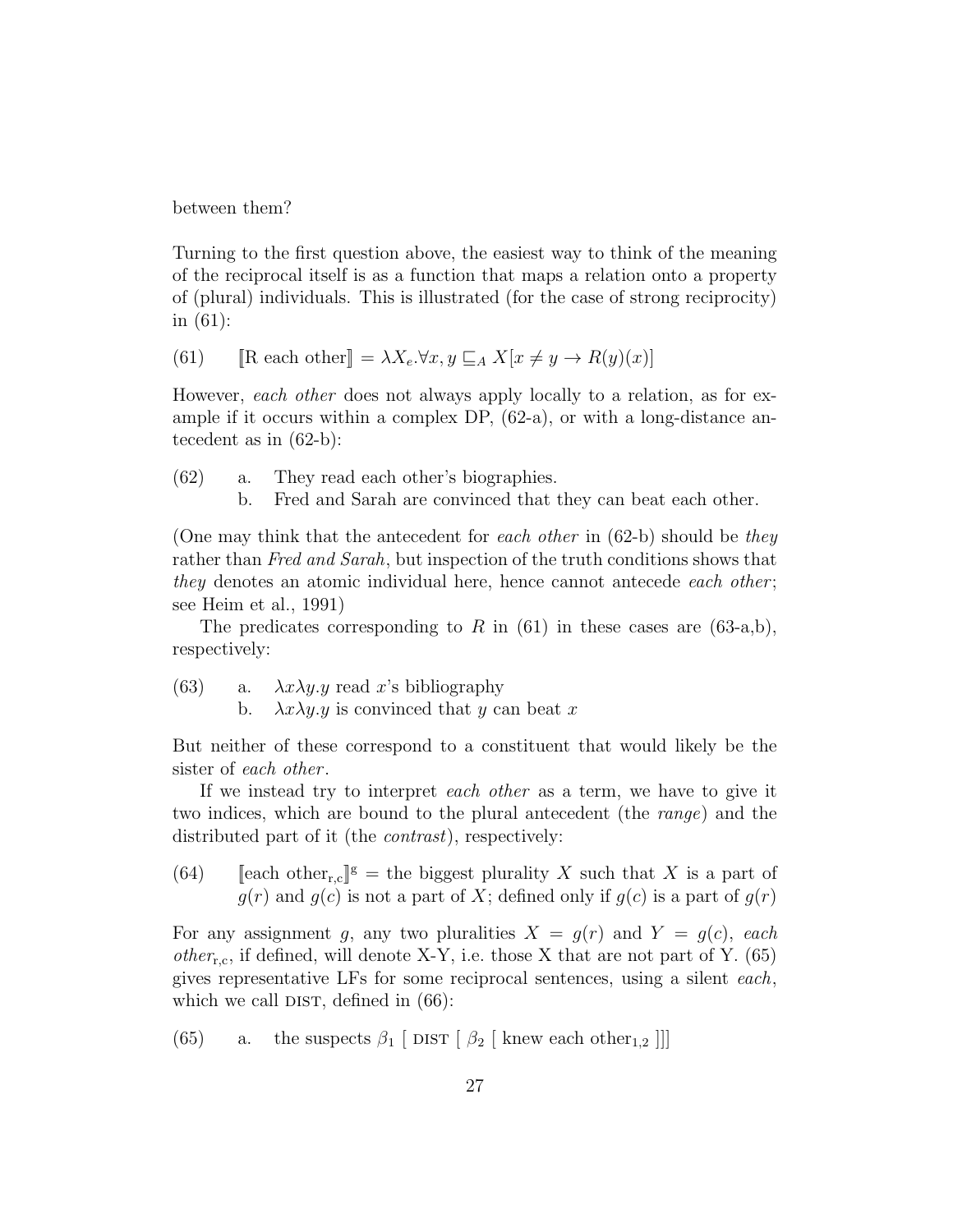b. Fred and Sarah  $\beta_1$  [DIST]  $\beta_2$  [ are convinced that they<sub>2</sub> can beat each other<sub>1.2</sub>]]

(66) 
$$
\llbracket \text{DIST} \rrbracket = \lambda P_{e,t}.\lambda X_e.\forall x \sqsubseteq_A X.P(x)
$$

If we want to capture weaker reciprocities along these lines, further refinements are required, see e.g. Schwarzschild (1996).

# 5. Binding theory

As mentioned at the beginning of this article, pronouns come in different varieties such as reflexive and non-reflexive. Usually these morphological classes are subject to *binding conditions*, often jointly referred to as *binding theory*; that is, for each morphological class, the grammar may specify whether its elements have to be be bound, or must not be bound, and if so, within which structural domain. It is important to note that in this more syntactic context, 'binding' and 'bound' are used indiscriminately to mean 'coreferring' or 'semantically bound' (in the sense of sections 2. and 3. above).

The literature both on the finer points of the English system as well as on binding systems crosslinguistically is huge (see Dalrymple, 1993; Koster and Reuland, 1992; Huang, 2000; Büring, 2005a, for overviews and references). Most of these proposals use syntactic conditions that filter out certain configuration of indices on pronouns, e.g. the classical 'ABC' of binding in Chomsky (1981), roughly paraphrased in (67) (where 'bound' means 'be coindexed with a c-commanding DP'):

- (67) Binding Conditions A–C
	- A A reflexive or reciprocal pronoun ('anaphor') must be bound within the smallest clause containing it
	- B A non-reflexive pronoun ('pronominal') must not be bound within the smallest clause containing it
	- C A non-pronominal DP must not be bound at all.

Some languages don't have separate reflexive and non-reflexive pronouns, while many others have more pronoun classes than just these two, and the binding conditions associated with these can be considerably more complex. In particular, one and the same class can have more than one condition (for example that it be free within one domain, but bound within the other), and members of two or more classes can have overlapping distribution.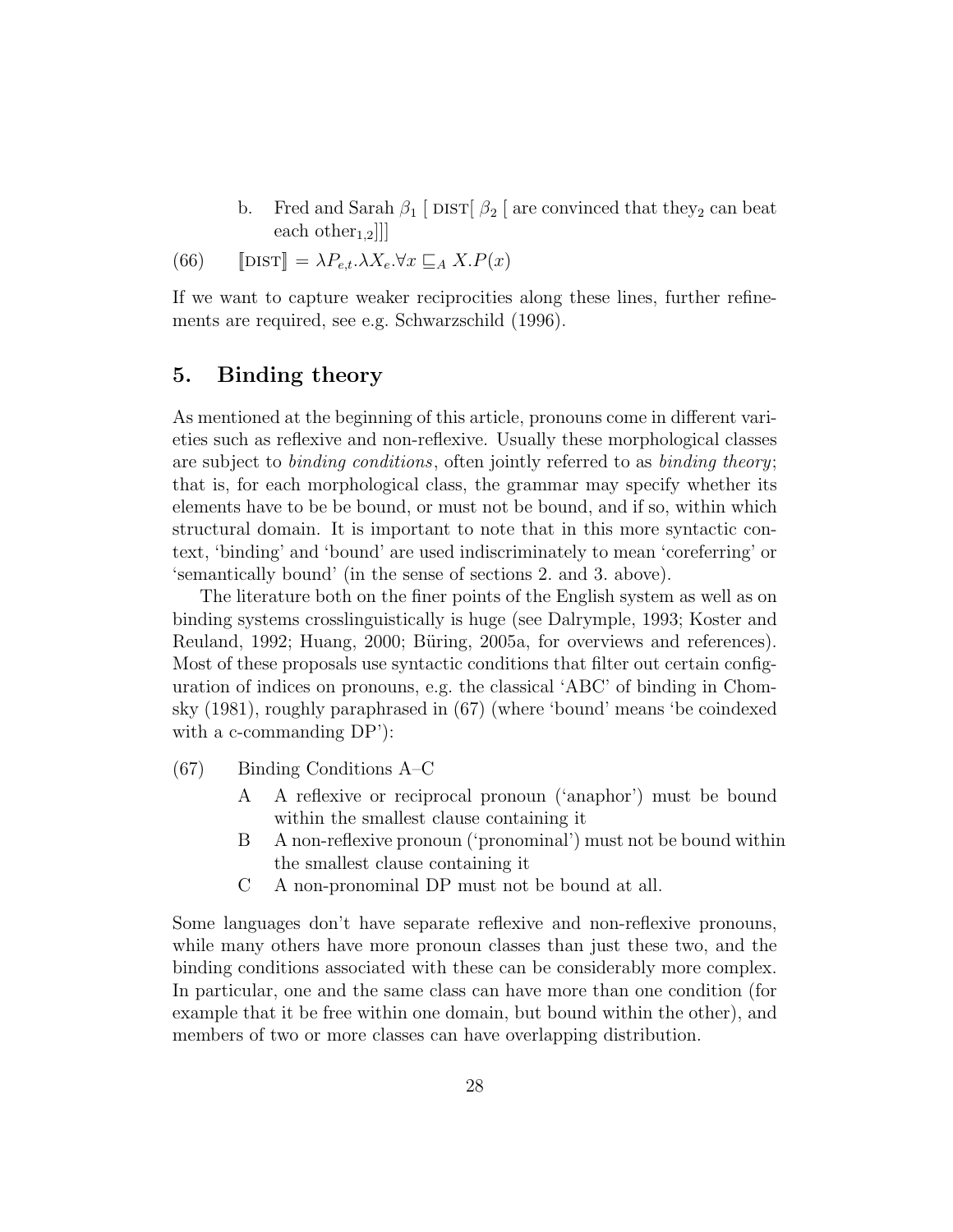Apart from purely syntactic approaches to binding theory, which won't be discussed any further here, there are attempts to derive binding conditions semantically. A common idea is that reflexive pronouns are simply functions from transitive relations to intransitives, as in (68):

(68) [herself] = 
$$
\lambda R_{e,et} \lambda x.R(x)(x)
$$
, defined only if x is female

Without further ado (and in particular without the use of indices), this lexical entry derives that reflexives must be locally 'bound' by the next higher co-argument. By the same token, however, it requires modification in all cases where the antecedent to the reflexive can be any one of its higher coarguments, or not a coargument at all:

(69) a. Gilbert<sub>1</sub> told Spencer<sub>2</sub> about himself<sub>1/2</sub>. b. Fritz lässt mich für sich F. lets me for SELF work arbeiten. (German) 'Fritz has me work for him.' (lit. 'for himself')

The ban on locally bound non-reflexive pronouns can be explained by a preference principle that forces the use of the reflexive wherever possible. Alternatively, Jacobson (2007) proposes that predicates are irreflexivized whenever they combine with a pronoun. The irreflexivizing operation is given in (70):

(70) for any two-place predicate  $R, \text{IRR}(R) =_{def} \lambda x. \lambda y. R(x)(y)$ , defined only if  $x \neq y$ 

By assumption, the syntactic category of pronouns is different from that of regular NPs, e.g. NP[p] instead of NP. For a predicate to syntactically combine with a pronoun, it has to undergo a rule that shifts it from, say, category  $(S\NP)/NP$  to  $(S\NP)/NP[p]$ ; the semantics of that rule in turn applies IRR to the meaning of the predicate. Hence coreference between the two arguments results in presupposition failure. Note that this result holds regardless of whether the subject actually binds the object or just corefers with it, preempting any need to force binding over coreference in order to enforce binding conditions (as per section 3.3 above).

A different semantic implementation of binding theory is presented in Schlenker (2005) (see also Dekker, 1994, for a similar proposal). Schlenker assumes that assignment functions, conceived of as sequences of individuals, are subject to 'Non-Redundancy': An individual can occur at most once in a given sequence. In interpreting a sentence top down, sequences grow longer;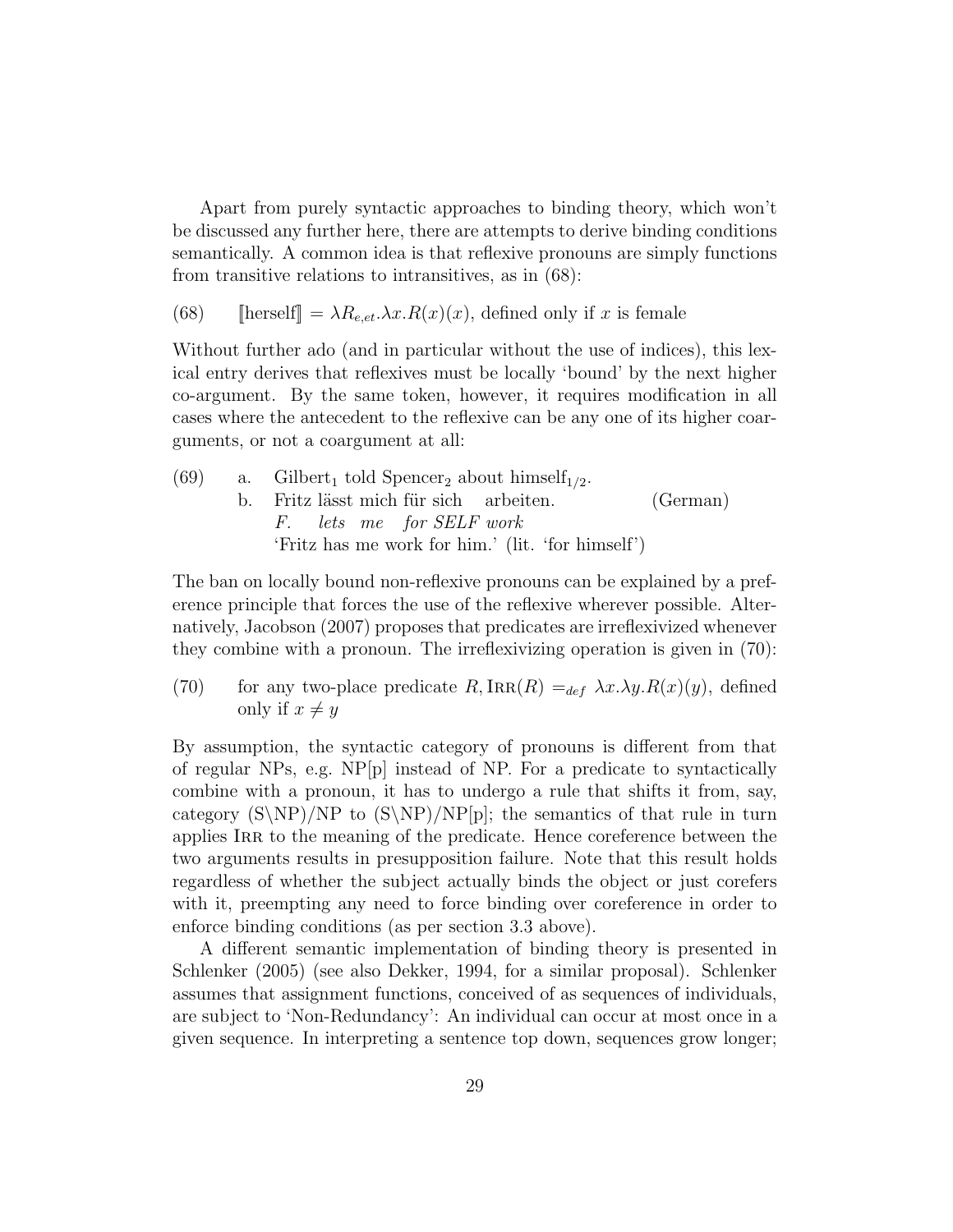in particular, each referring DP adds its referent  $r$  to the end of the sequence s (symbolized as  $s + r$ ):

(71) If 
$$
\alpha
$$
 is a non-pronominal referential DP,  $[\![\alpha\beta]\!]^s =_{\text{def}} [\![\beta]\!]^{s + [\![\alpha]\!]^s}$   
e.g.  $[\![\text{John }\beta]\!]^s = [\![\beta]\!]^{s + [\![\text{John}\!]^s} = [\![\beta]\!]^{s + \text{John}}$ 

(71), combined with Non-Redundancy yields binding condition C: If  $\alpha$  is ccommanded by a coreferential DP, the referent  $r$  of DP has been added to the sequence s under which  $\alpha$  is interpreted; by (71),  $\alpha$  appends r to s, yielding a new sequence  $s'$  in which  $r$  occurs twice, in violation of non-redundancy.

Pronouns, on the other hand, serve exactly the purpose of retrieving a pre-existing referent from a sequence s. Bound pronouns are given negative indices  $-n$ , which instruct the interpretation procedure to remove the *n*-th element counting from the end of the current sequence and appending it to the end of the sequence. This is illustrated for one particular sequence s in  $(72)$  (# marks the original position of that element, for reasons that need not concern us yet):

(72) 
$$
\llbracket \text{she}_{-2} \ \beta \rrbracket^{\text{Bob} + \text{Sally} + \text{Sue} + \text{Tom}} = \llbracket \beta \rrbracket^{Bob + \text{Sally} + \# + \text{Tom} + \text{Sue}}
$$

It follows that negatively indexed pronouns are the only way to get coreference with a c-commanding expressions. It follows, too, that there can be no such thing as a pronoun that is coreferent with, rather than bound by, a ccommanding DP; in other words, the preference for binding over coreference, expressed in (42) above, is derived.

Note that neither (71) nor (72) seem to use the interpretation of the DP  $(\alpha/John/she)$  other than appending its referent to the sequence under which its sister is interpreted. This is so because any *n*-place predicate  $R$ is automatically interpreted relative to the  $n$  last elements of the sequence (which, by  $(71)$  are the referents of the last n DPs that minimally c-command R), as illustrated in (73) (where for any *n*-place predicate  $p$ ,  $p'$  stands for the extension of  $\alpha$ , i.e. a set of *n*-tuples):

(73) a.  $\[\text{run}\]^{\text{Bob}+\text{Sally}+\text{Sue}+\text{Tom}}=1\]\text{iff run}'(\text{Tom})=1$ b.  $[\text{see}]\text{Bob+Sally+Sue+Tom} = 1 \text{ iff } \text{see}(\text{Sue},\text{Tom})=1$ 

(74) a. [Steve ran] 
$$
Bob+Sally =
$$
 [ran]  $Bob+Sally+[Steve]^{Bob+Sally}$   
\n
$$
=
$$
 [ran]  $Bob+Sally+Steve$   
\n
$$
=
$$
 ran'(Steve)  
\n
$$
S_{\text{t}} = \frac{S_{\text{t}}}{S_{\text{t}}}
$$

b. (Steve told Mary that)  $[\text{he}_{-2} \text{ ran}]^{\text{Steve+Mary}}$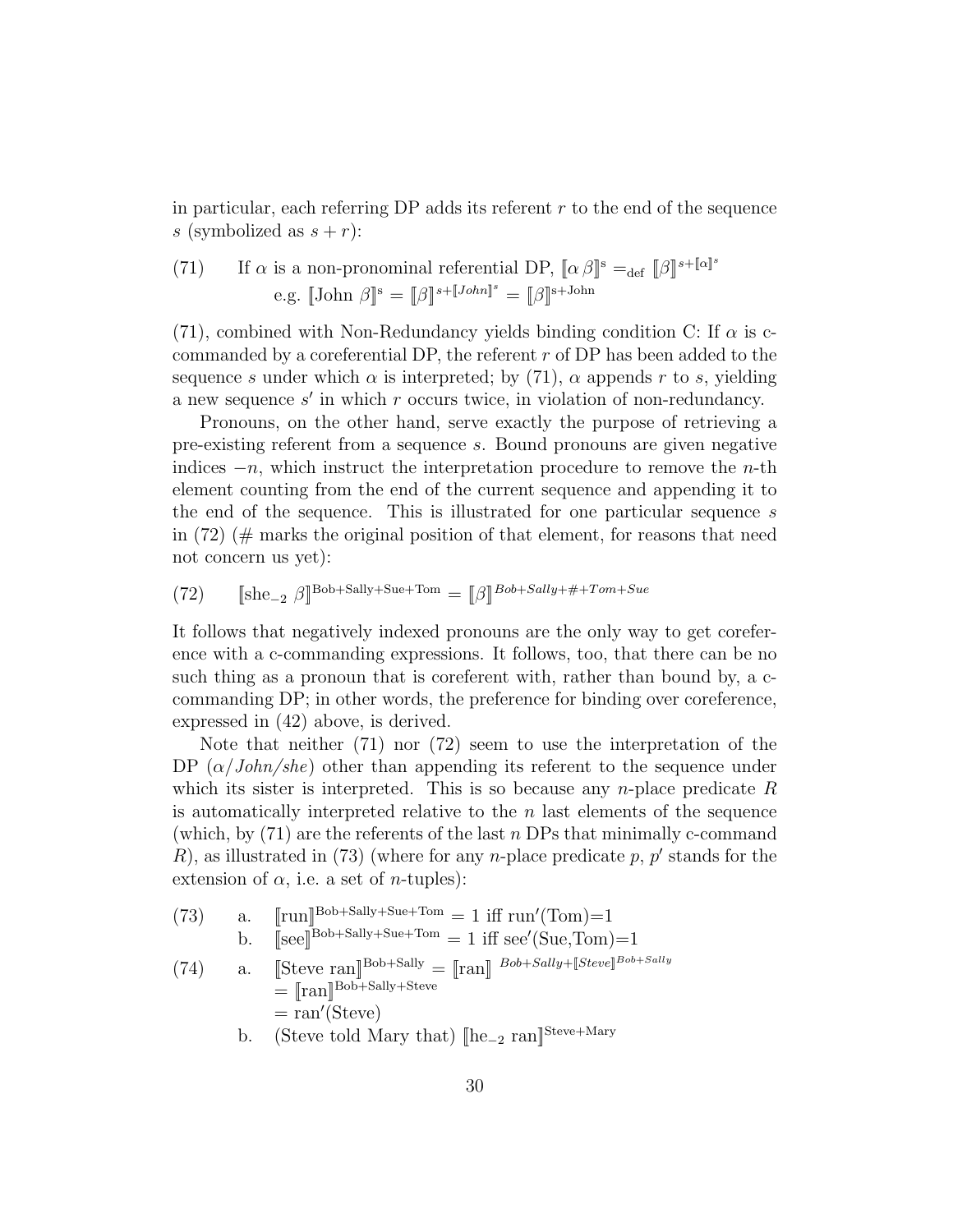$=\left[\tan\right]^{\#+\text{Mary+Steve}} = \tan'(\text{Steve})$ 

Since, say, two-place predicates take the last two elements of the evaluation sequence as their arguments, and sequences are subject to non-redundancy, it is impossible to express reflexive statements given what we've said so far (note that e.g. *John praised him*<sub>-1</sub> would yield the interpretation praised'(#,John), which by assumption is undefined); we thus have an overly strongly 'generalized' version of binding condition B: no predicate can have two identical arguments. Essentially like in the approaches to reflexives discussed above, then, reflexive pronouns serve to reflexivize a predicate by reducing its arity, sketched in (75):

(75) [John recommended himself] =  $[$ recommended himself $]$ <sup>John</sup>  $=$  SELF(recommended')(John) = recommended'(John)(John)

With these sketchy and exemplary illustrations we end our overview of semantic approaches to binding theory. Note that these approaches to conditions A and B all crucially equate the domain in question with some variant of the coargument domain of a given predicate (as do several more syntactic approaches such as Pollard and Sag (1992) and Reinhart and Reuland (1993)). It seems fair to say, then, that the more intricate facts about the reflexive/non-reflexive distribution in less canonical argument positions such as inside DPs, in clause-sharing constructions such as ECM, and as complements to prepositions, in English and cross-linguistically, pose the strongest challenge to a comprehensive development of such semantic approaches.

Keywords: pronouns, binding, semantics

Daniel Büring, Los Angeles (USA)

## 6. References

Bach, Kent (1992). "Intentions and Demonstrations." Analysis 52:140–146.

Berman, Stephen R. (1987). "Situation-based Semantics for Adverbs of Quantification." In Anne Vainikka, ed., University of Massaxgusetts Occasional Papers, vol. 12. UMass, Amherst.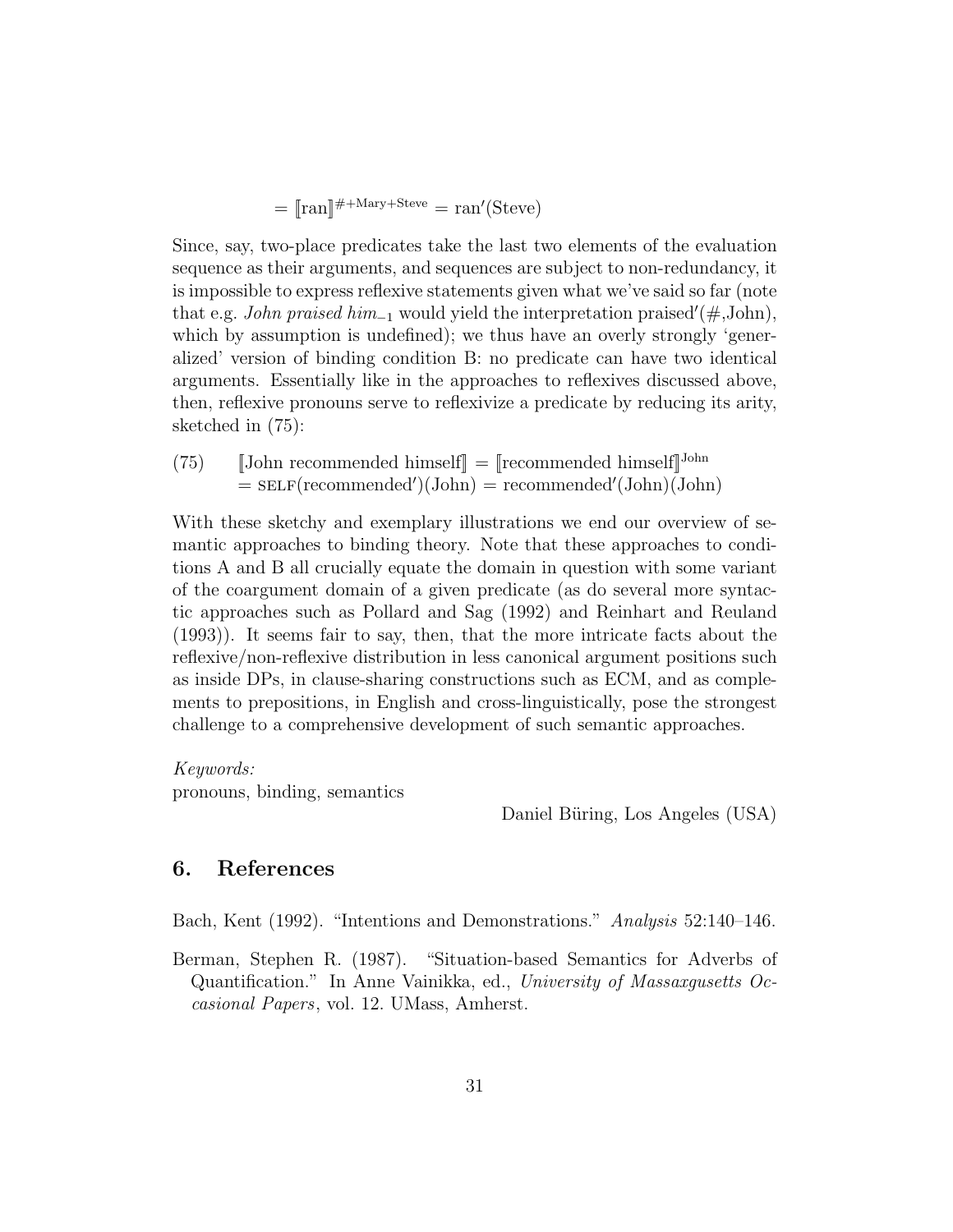- Büring, Daniel (2004). "Crossover Situations." Natural Language Semantics  $12(1):23-62.$
- Büring, Daniel (2005a). *Binding Theory*. Cambridge Textbooks in Linguistics. Cambridge: Cambridge University Press.
- Büring, Daniel (2005b). "Bound to Bind." *Linguistic Inquiry*  $36(2):259-274$ .
- Chomsky, Noam (1981). Lectures on Government and Binding. Dordrecht: Foris Publications.
- Cooper, Robin (1979). "The Interpretation of Pronouns." In Syntax and Semantics, vol. 10, 61–92.
- Dalrymple, Mary (1993). The Syntax of Anaphoric Binding. Stanford: Csli.
- Dalrymple, Mary, Makoto Kanazawa, Yookyung Kim, Sam Machombo, and Stanley Peters (1998). "Reciprocal Expressions and the Concept of Reciprocity." Linguistics and Philosophy 21(2):159–210.
- Dekker, Paul (1994). "Predicate Logic with Anaphora (seven inch version)." In Lynn Santelmann and Mandy Harvey, eds., *Proceedings of SALT IV*, 79–95. DMLL Publications, Cornell University.
- Dixon, Robert M. (1988). A Grammar of Boumaa Fijian. Chicago: University of Chicago Press.
- Egli, Urs (1983). "The Stoic Theory of Arguments." In Rainer Bäuerle, Christoph Schwarze, and Arnim Von Stechow, eds., Meaning, Use and the Interpretation of Language, 79–96. Berlin: De Gruyter.
- Elbourne, Paul (2001). "E-Type Anaphora as NP-Deletion." Natural Language Semantics 9(3):241–288.
- Elbourne, Paul (2005). Situations and Individuals. Cambridge, Mass.: MIT Press.
- Elbourne, Paul (2008). "Demonstratives as Individual Concepts." Linguistics  $\&$  Philosophy 31(4):409–466.
- Evans, Gareth (1977). "Pronouns, Quantifiers, and Relative Clauses." The Canadian Journal of Philosophy 7(3):467–536.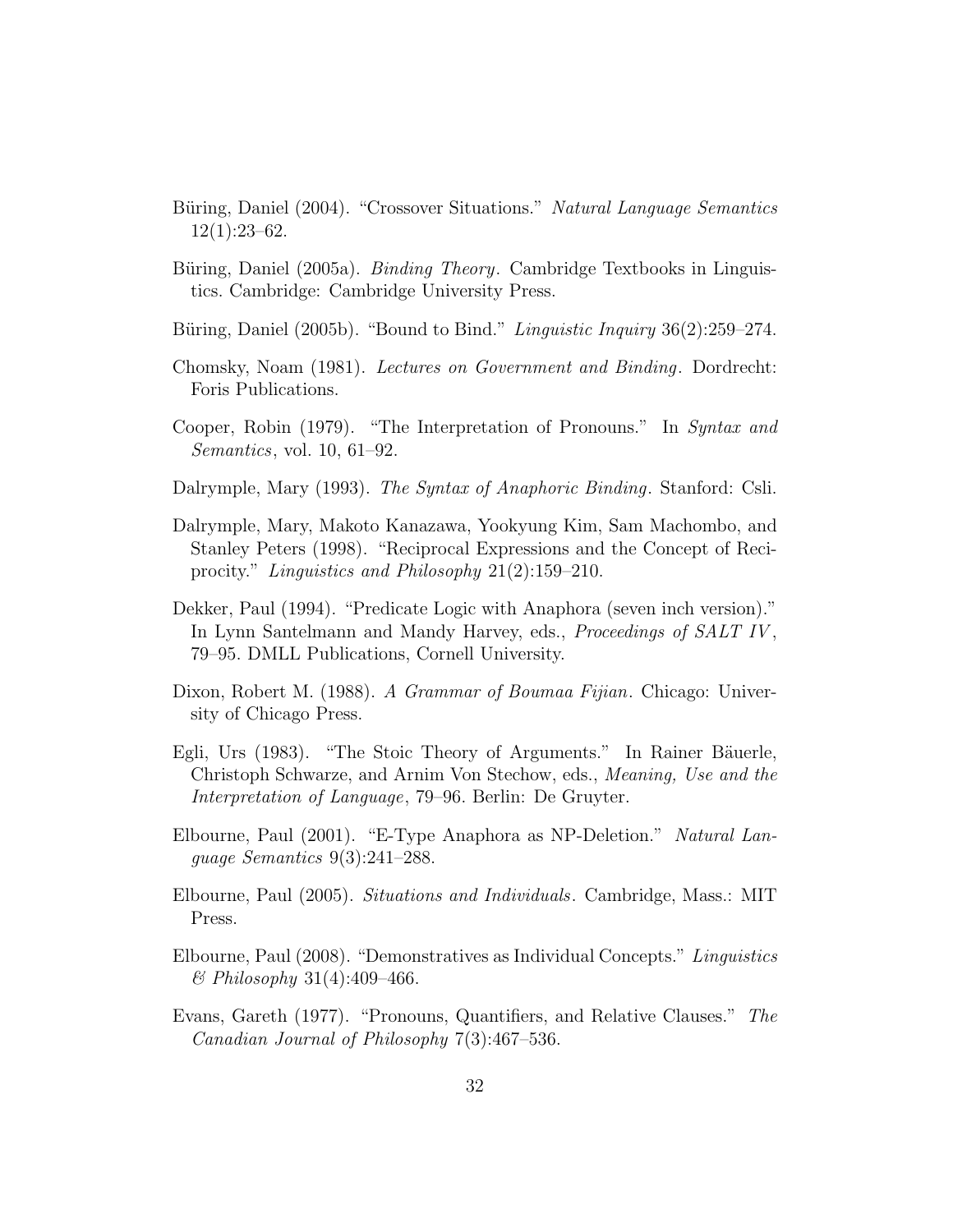Evans, Gareth (1980). "Pronouns." Linguistic Inquiry 11(2):337–362.

- Fox, Danny (2000). Economy and Semantic Interpretation. Cambridge, Mass: MIT Press.
- Geach, Paul (1962). Reference and Generality. Ithaka, NY: Cornell University Press.
- Haspelmath, Martin (1997). Indefinite Pronouns. Oxford: Clarendon Press.
- Heim, Irene (1982). The Semantics of Definite and Indefinite Noun Phrases. Ph.D. thesis, University of MA, Amherst.
- Heim, Irene (1990). "E-Type Pronouns and Donkey Anaphora." Linguistics and Philosophy 13(2):137–177.
- Heim, Irene (1993). "Anaphora and Semantic Interpretation: A Reinterpretation of Reinhart's Approach. SfS Report 07-93, Universität Tübingen. Reprinted 1998." In Uli Sauerland and Orin Percus, eds., The Interpretive Tract, no. 2 in MIT Working Papers in Linguistics. Cambridge, Mass: MIT Press.
- Heim, Irene and Angelika Kratzer (1998). Semantics in Generative Grammar. Oxford: Blackwell Publishers.
- Heim, Irene, Howard Lasnik, and Robert May (1991). "Reciprocity and Plurality." *Linguistic Inquiry* 22(1):63–101.
- von Heusinger, Klaus (1997). Salienz und Referenz Der Epsilonoperator in der Semantik der Nominalphrase und anaphorischer Pronomen. Studia Grammatica 43. Berlin: Akademie Verlag.
- Higginbotham, James (1983). "Logical Form, Binding, and Nominals." Linguistic Inquiry 14(3):395–420.
- Hornstein, Norbert (1995). Logical Form  $\equiv$  From GB to Minimalism. Oxford: Blackwell.
- Huang, Yan (2000). Anaphora A Cross-Linguistic Study. Oxford University Press.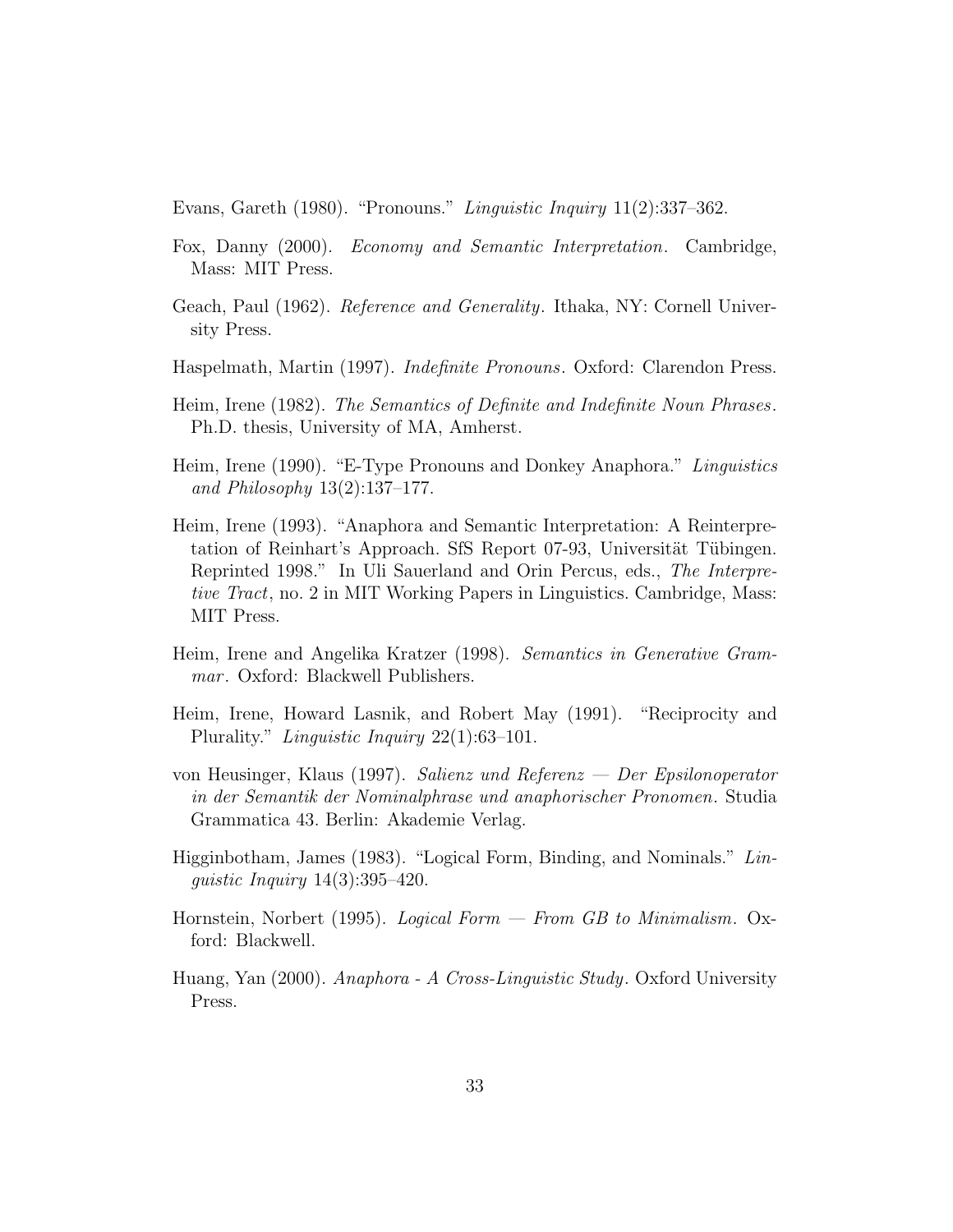- Jacobson, Pauline (1999). "Towards a Variable Free Semantics." Linguistics and Philosophy 22(2):117–184.
- Jacobson, Pauline (2000). "Paycheck Pronouns, Bach-Peters Sentences, and Variable Free Semantics." Natural Language Semantics 8(2):77–155.
- Jacobson, Pauline (2007). "Direct Compositionality and Variable Free Semantics: The Case of "Principle B" effects." In Chris Barker and Pauline Jacobson, eds., Direct Compositionality, Oxford Studies in Theoretical Linguistics. Oxford: Oxford University Press.
- Kadmon, Nirit (1987). On Unique and Non-unique Reference and Asymmetric Quantification. Ph.D. thesis, UMass, Amherst.
- Kamp, Hans and Uwe Reyle (1993). From Discourse to Logic. Introduction to Modeltheoretic Semantics of Natural Language, Formal Logic and Discourse Representation Theory. No. 42 in Studies in Linguistics and Philosophy. Dordrect: Kluwer Academic Publishers.
- Kaplan, David (1989a). "Afterthoughts." In Joseph Almog, John Perry, and Howard Wettstein, eds., Themes from Kaplan, 565–614. Oxford: Oxford University Press.
- Kaplan, David (1989b). "Demonstratives." In Joseph Almog, John Perry, and Howard Wettstein, eds., Themes from Kaplan, 481–563. Oxford: Oxford University Press. (Reprint of 1977 UCLA Ms.).
- Karttunen, Lauri (1969). "Pronouns and Variables." In CLS 5 .
- King, Jeffrey (2001). Complex Demonstratives: A Quantificational Approach. Cambridge, MA: MIT Press.
- Koster, Jan and Eric Reuland, eds. (1992). Long-Distance Anaphora. Cambridge: Cambridge University Press.
- Lewis, David (1975). "Adverbs of Quantification." Formal Semantics of Natural Language 3–15.
- May, Robert (1988). "Bound Variable Anaphora." In Ruth M. Kempson, ed., Mental Representations, 85–104. Cambridge: Cambridge University Press.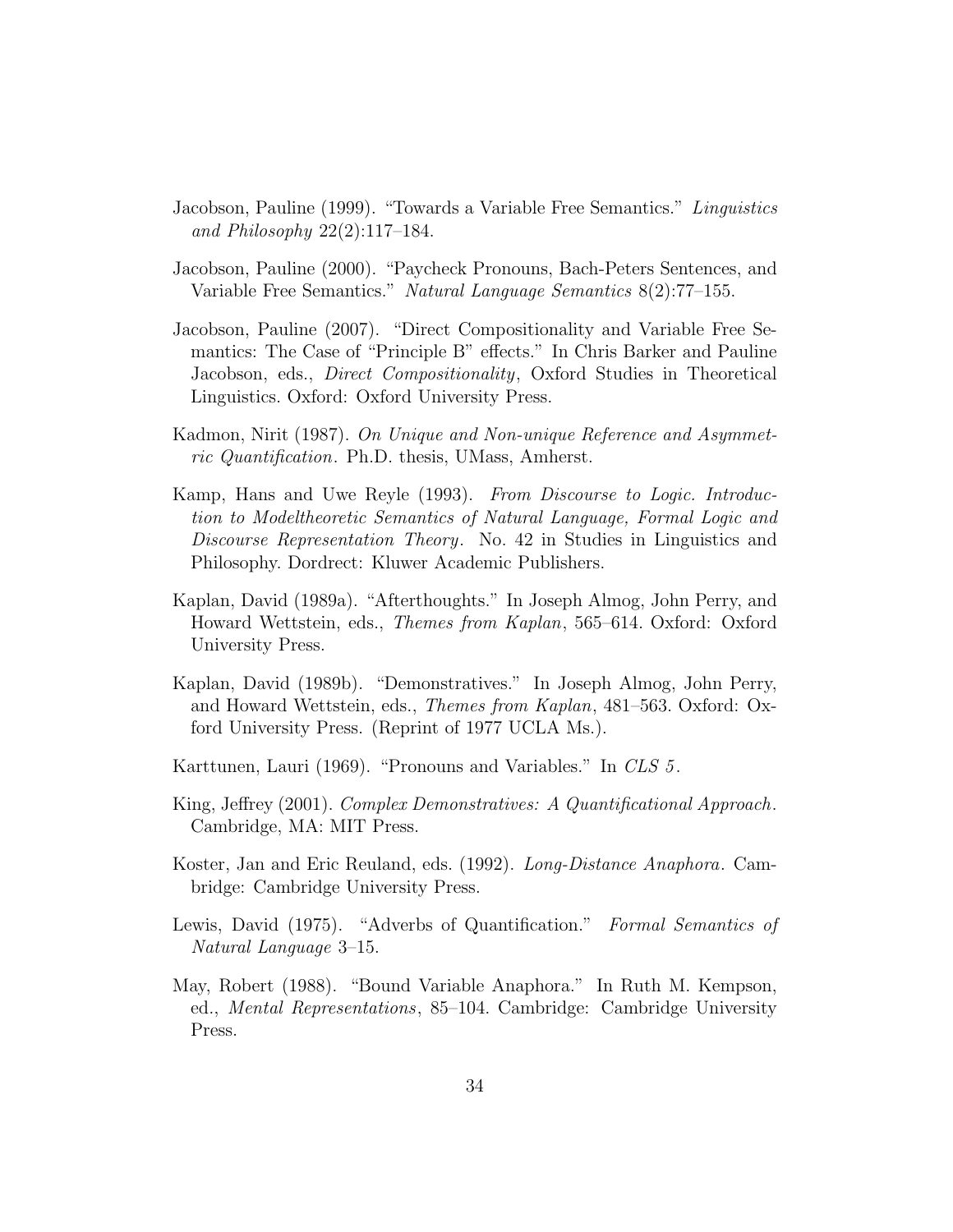- Merchant, Jason (2004). "Fragments and Ellipsis." Linguistics and Philosophy  $27(6)$ :661–738.
- Moltmann, Friederike (2006). "Generic One, Arbitrary PRO, and the First Person." Natural Language Semantics 13(3):257–281.
- Peregrin, Jaroslav and Klaus Von Heusinger (2004). "Dynamic Semantics with Choice Functions." In Hans Kamp and Barbara Partee, eds., *Context* Dependence in the Analysis of Linguistic Meaning, 309–329. Amsterdam: Elsevier.
- Pollard, Carl and Ivan Sag (1992). "Anaphors in English and the Scope of Binding Theory." Linguistic Inquiry 23(2):261–303.
- Postal, Paul M. (1970). "On So-called Pronouns in English." In Roderick A. Jacobs and Peter S. Rosenbaum, eds., Readings in English Transformational Grammar, 56–82. Waltham, MA: Ginn and Company.
- Reinhart, Tanya (1983). Anaphora and Semantic Interpretation. Chicago: University of Chicago Press.
- Reinhart, Tanya (1997). "Quantifier Scope: How Labor is Divided Between QR and Choice Functions." Linguistics and Philosophy 20(4):335–397.
- Reinhart, Tanya and Eric Reuland (1993). "Reflexivity." Linguistic Inquiry 24(4):657–720.
- Roberts, Craige (2002). "Demonstratives as definites." In Kess Van Deemter and Roger Kibble, eds., Information Sharing: Reference and Presupposition in Language Generation and Interpretation, 89–196. Stanford: Csli.
- Rooth, Mats (1987). "Noun Phrase Interpretation in Montague Grammar, File Change Semantics, and Situation Semantics." In Peter Gärdenfors, ed., Generalized Quantifiers, Linguistic and Logical Approaches, no. 31 in Studies in Linguistics and Philosophy, 237–268. Dordrecht: D. Reidel Publishing Company.
- van Rooij, Robert (1997). Attitudes and Changing Contexts. Ph.D. thesis, IMS Stuttgart.
- Rullman, Hotze (2004). "First and Second Person Pronouns as Bound Variables." *Linquistic Inquiry*  $35(1)$ :159–168.